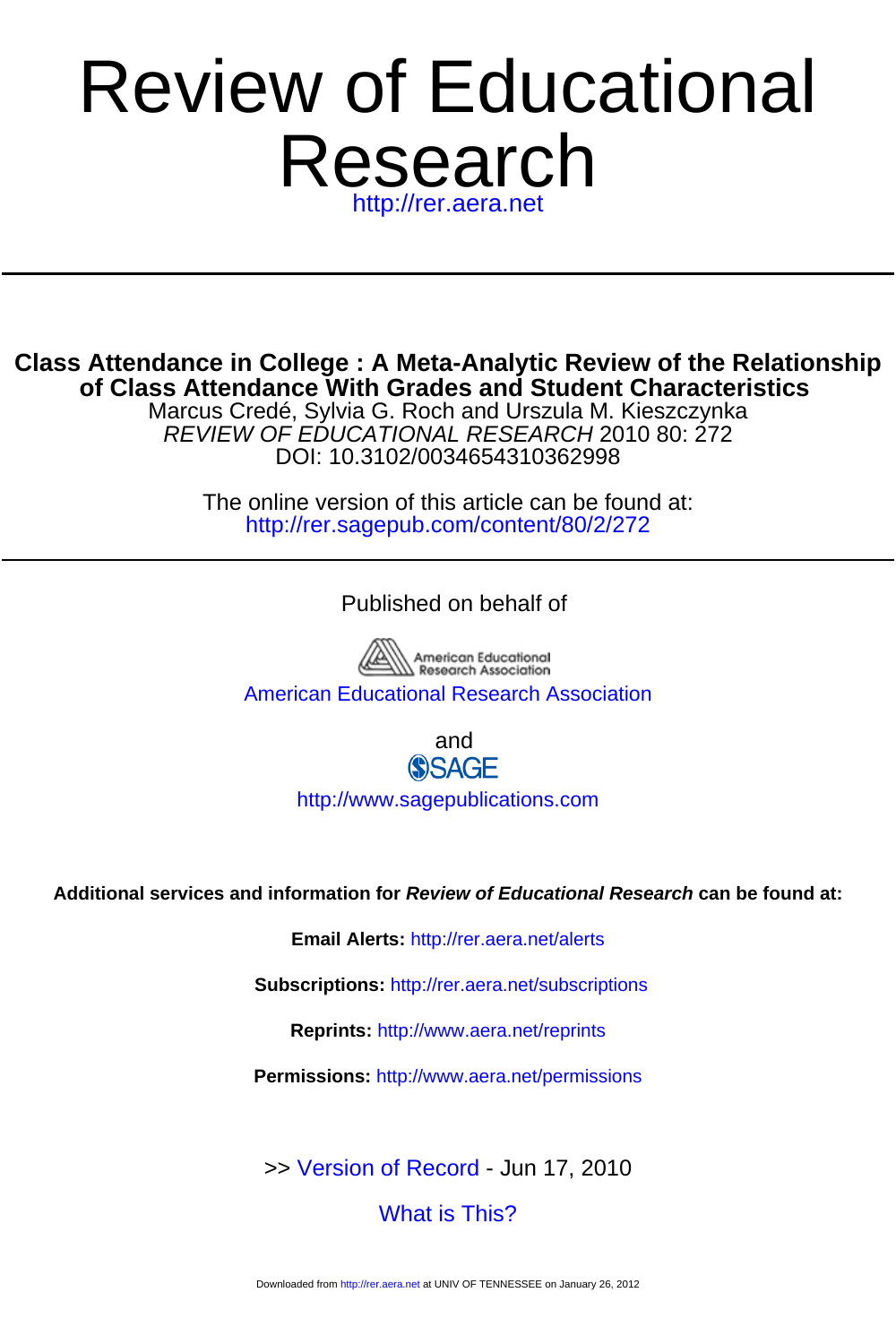*Review of Educational Research June 2010, Vol. 80, No. 2, pp. 272–295 DOI: 10.3102/0034654310362998 © 2010 AERA. http://rer.aera.net*

# **Class Attendance in College: A Meta-Analytic Review of the Relationship of Class Attendance With Grades and Student Characteristics**

**Marcus Credé, Sylvia G. Roch, and Urszula M. Kieszczynka** *State University of New York at Albany*

*A meta-analysis of the relationship between class attendance in college and college grades reveals that attendance has strong relationships with both class grades (k = 69, N = 21,195, p = .44) and GPA (k = 33, N = 9,243, \dota* r = *.41). These relationships make class attendance a better predictor of college grades than any other known predictor of academic performance, including scores on standardized admissions tests such as the SAT, high school GPA, study habits, and study skills. Results also show that class attendance explains large amounts of unique variance in college grades because of its relative independence from SAT scores and high school GPA and weak relationship with student characteristics such as conscientiousness and motivation. Mandatory attendance policies appear to have a small positive impact on average grades (k = 3, N = 1,421,*  $\hat{d}$  *= .21). Implications for theoretical frameworks of student academic performance and educational policy are discussed.*

**Keywords:** student behavior, attitude, colleges, individual differences, metaanalysis, validity, reliability.

Many college instructors exhort their students to attend class as frequently as possible, arguing that high levels of class attendance are likely to increase learning and improve student grades. Such arguments may hold intuitive appeal and are supported by findings linking class attendance to both learning (e.g., Jenne, 1973) and better grades (e.g., Moore et al., 2003), but both students and some educational researchers appear to be somewhat skeptical of the importance of class attendance. This skepticism is reflected in high class absenteeism rates ranging from 18.5% (Marburger, 2001) and 25% (Friedman, Rodriguez, & McComb, 2001) to 40% (Romer, 1993) and even as high as 59% and 70% (in two separate biology classes; Moore et al., 2003) and in explicit arguments against the importance of attendance in general and mandatory attendance policies in particular (e.g., Hyde & Flournoy, 1986; St. Clair, 1999). This article aims to help resolve the debate regarding the importance of class attendance by providing a quantitative review of the literature investigating the relationship of class attendance with both college grades and student characteristics that may influence attendance.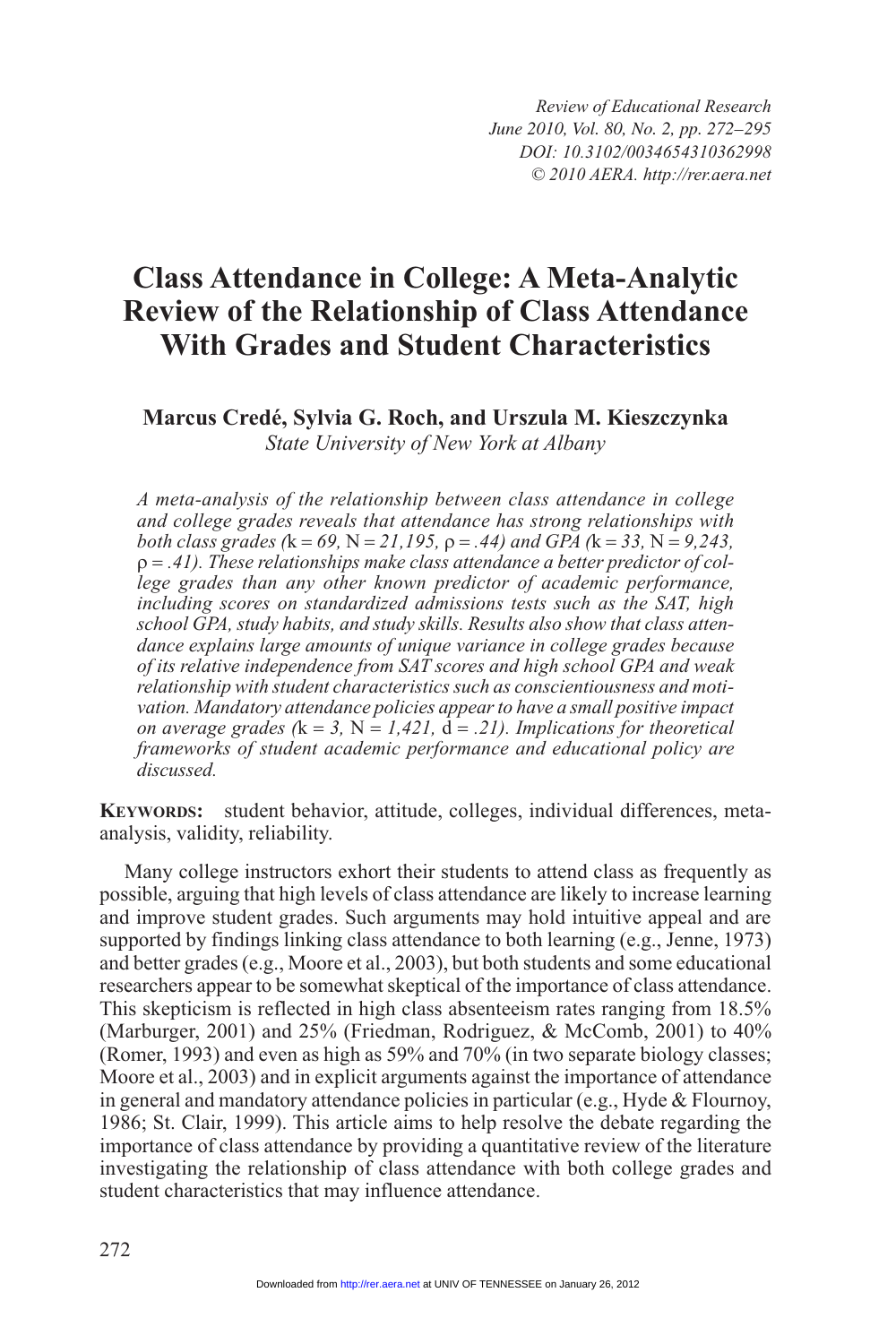At a theoretical level class attendance fits well into frameworks that emphasize the joint role of cognitive ability and motivation in determining learning and work performance (e.g., Kanfer & Ackerman, 1989). Specifically, cognitive ability and motivation influence academic outcomes via two largely distinct mechanisms one mechanism related to information processing and the other mechanism being behavioral in nature. Cognitive ability influences the degree to which students are able to process, integrate, and remember material presented to them (Humphreys, 1979), a mechanism that explains the substantial predictive validity of SAT scores for college grades (e.g., Halpin, Halpin, & Schaer, 1981; Bridgeman, McCamley-Jenkins, & Ervin, 2000). Noncognitive attributes such as conscientiousness and achievement motivation are thought to influence grades via their influence on behaviors that facilitate the understanding and retention of academic material (e.g., studying, planning for the on-time completion of assignments). These noncognitive attributes have exhibited impressive predictive grade-related validities on their own (e.g., Lievens, Coetsier, De Fruyt, & De Maeseneer, 2002; Robbins et al., 2004) but are not as good predictors of college grades as the actual academic behaviors that they are thought to influence. A recent meta-analytic review of the substantial literature relating to study behaviors (Credé & Kuncel, 2008), for example, illustrated that study habits and study skills are (a) almost as predictive of college grades as SAT scores and high school grades (HSGPA), (b) significantly related to noncognitive attributes such as achievement motivation and conscientiousness, and (c) largely independent of both SAT scores and HSGPA. We believe that class attendance may represent an in-class behavioral corollary to academically important extraclass behaviors (e.g., studying) and be as important for (and predictive of) academic achievement as these extraclass behaviors.

A quantitative review of the attendance literature not only will help to resolve the ongoing debate regarding the importance of class attendance and thereby assist in the continuing development of theoretical models of student performance that acknowledge both student characteristics and student behaviors (e.g., Credé & Kuncel, 2008) but also is likely to have important practical and policy implications. Attendance is voluntary in many college classes, primarily because of the difficulty of taking attendance in large classes on a regular basis but also because of the view that students should have some autonomy in determining the manner in which they engage with academic material (Stephenson, 1994). Findings suggesting that class attendance is an important determinant of grades may result in policy changes in regard to class attendance, particularly given that recent technological advances such as personal response systems or "clickers" (e.g., Hoekstra, 2008) substantially ease the burden of collecting attendance data. At a minimum, findings suggesting that class attendance is strongly related to class performance should provide instructors with evidence that might persuade a larger proportion of students to attend class voluntarily.

#### **Why Class Attendance Should Influence Grades**

Attending class not only allows students to obtain information that is not contained in textbooks or lecture materials presented online but also allows students varied contact with material (lectures, review of notes, demonstrations, etc.). In addition, consistent class attendance represents a system of distributed practice that has been shown to be effective in increasing the retention of information while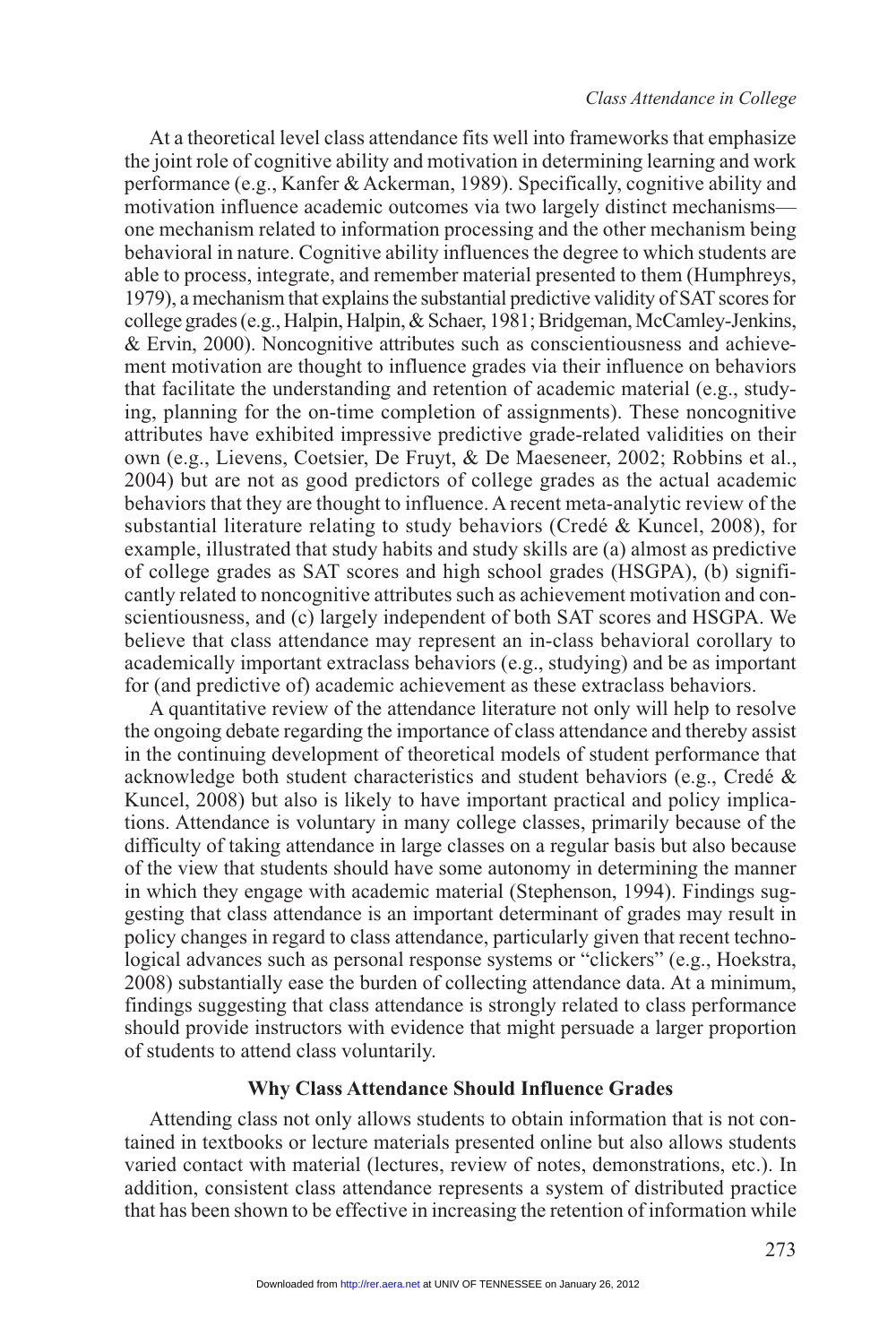#### *Credé et al.*

also offering the possibility for the overlearning of material—especially when students are also asked to complete homework assignment and revise material on their own time. Both distributed practice and overlearning have been linked to higher exam scores and better long-term retention of material (e.g., Cepeda, Pashler, Vul, Wixted, & Rohrer, 2006; Cull, 2000; Donovan & Radosevich, 1999; Peladeau, Forget, & Gagne, 2003). The Donovan and Radosevich (1999) metaanalysis found that individuals engaging in distributed practice outperform individuals engaging in massed practice by almost half a standard deviation  $(d = .46)$ . This finding is particularly relevant for class attendance when considering that students with poor class attendance are likely to attempt to compensate for this by engaging in massed practice (e.g., cramming for exams). Although the debate as to the relative effectiveness of different modes of instruction (e.g., lectures, small group discussions, laboratory applications, video-based instruction) continues (e.g., Brooke, 2006; Mayer et al., 2009; Wynegar & Fenster, 2009), class attendance is likely to be beneficial for learning irrespective of the specific teaching mode or modes used by the instructor.

Even lecture-based instruction—still the most popular form of instruction in many college-level classes (e.g., Benzing & Christ, 1997; Markham, Jones, Hughes, & Sutcliff, 1998)—appears to offer significant benefits for students despite the relatively passive role played by them in the learning process (Bligh, 1998) and the lack of regular feedback or the ability to engage in practice and application of material (e.g., Blum & Naylor, 1968; Campbell & Kuncel, 2001). Indeed, a recent meta-analytic review of the training literature (Arthur, Bennett, Eden, & Bell, 2003) showed lecture-based instruction to be effective for increasing cognitive, interpersonal, and even psychomotor skills and behaviors. Students who deny themselves the benefit of attending lectures (and the full range of activities involved in lecture attendance) and who rely only on other contact with class material are unlikely to retain relevant material as well as those attending class and subsequently perform less well on class tests and exams.

*Hypothesis 1:* Attendance in a class will be positively related to academic performance in that class.

If class attendance does exhibit a strong relationship with the grades attained in the class, it also becomes important to examine three related questions: (a) whether class attendance is influenced by individual difference variables such as students' personality, intelligence, or motivation; (b) whether attendance can explain variance in grades not already accounted for by traditional predictors of grades (particularly HSPGA and SAT); and (c) whether students in classes with mandated attendance perform, on average, better than students in classes where attendance is voluntary.

# **The Influence of Student Characteristics**

In many colleges and universities the act of attending class is a largely volitional behavior with short-term opportunity costs (i.e., not engaging in other activities) and likely long-term benefits (e.g., better grades, greater likelihood of getting into graduate school). As such, class attendance should be related to variables that reflect high levels of personal discipline (e.g., conscientiousness), academic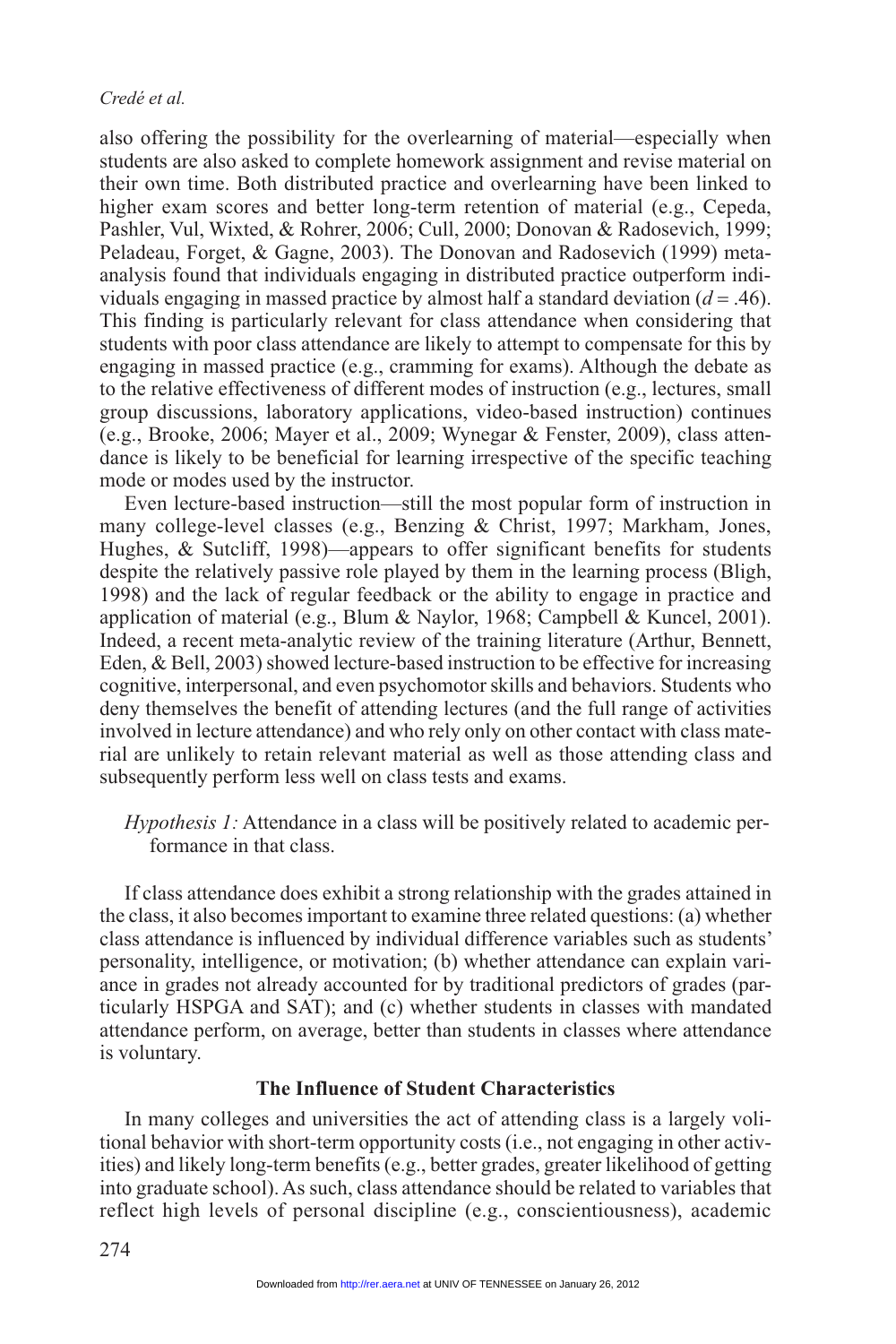motivation (e.g., need for achievement), a sense of control over academic achievement (e.g., core self-evaluations), and variables reflective of the ability to anticipate the long-term consequences of poor class attendance (e.g., cognitive ability). Many of these variables also exhibit meaningful relationship with grades (e.g., Hezlett et al., 2001; Lievens et al., 2002; Robbins et al., 2004).

*Hypothesis 2:* Class attendance will exhibit positive relationships with individual difference variables that reflect students' levels of conscientiousness, motivation, core self-evaluations, and cognitive ability.

Any observed relationships of class attendance with both grades and the various individual difference factors known to exhibit nontrivial relationships with grades suggest four possibilities for the relationship among grades, class attendance, and these individual difference variables. We summarize these relationships in Figure 1. The first possibility (the mediated effects model) is that class attendance mediates the relationship between individual difference variables and grades. That is, individual difference factors such as motivation, conscientiousness, and intelligence increase the likelihood of a student attending class, and class attendance, in turn, increases the likelihood of a student obtaining a good grade. This model would imply that class attendance is largely a behavioral manifestation of student motivation, traits, and abilities and would also imply that class attendance explains little unique variance in grades not already accounted for by these individual difference predictors. Such a model would find support in strong relationships between attendance and grades and between student characteristics and attendance.

*Hypothesis 3 (Alternative 1):* Class attendance will mediate the relationship between student characteristics and grades.

The second possibility (the unique effects model) is that class attendance and individual differences exert largely unique effects on grades; that is, individual difference variables not only affect the degree to which students attend classes but also affect grades in other ways. For example, intelligent students may understand material more easily whereas conscientious students are more likely to spend sufficient time reviewing class material or meeting with professors outside of class hours. Thus, the unique effects model implies that class attendance exerts effects on grades that are distinct from the effects of individual difference outcomes. Such a model would find support in a strong attendance–grade relationship coupled with weak relationships between attendance and student characteristics that are known to be related to grades (e.g., SAT scores).

*Hypothesis 3 (Alternative 2):* Class attendance will explain unique variance in grades above and beyond the variance accounted for by individual difference predictors.

The last two possible relationships are difficult to directly investigate. Thus, instead of proposing alternative hypotheses for these last two possible relationships,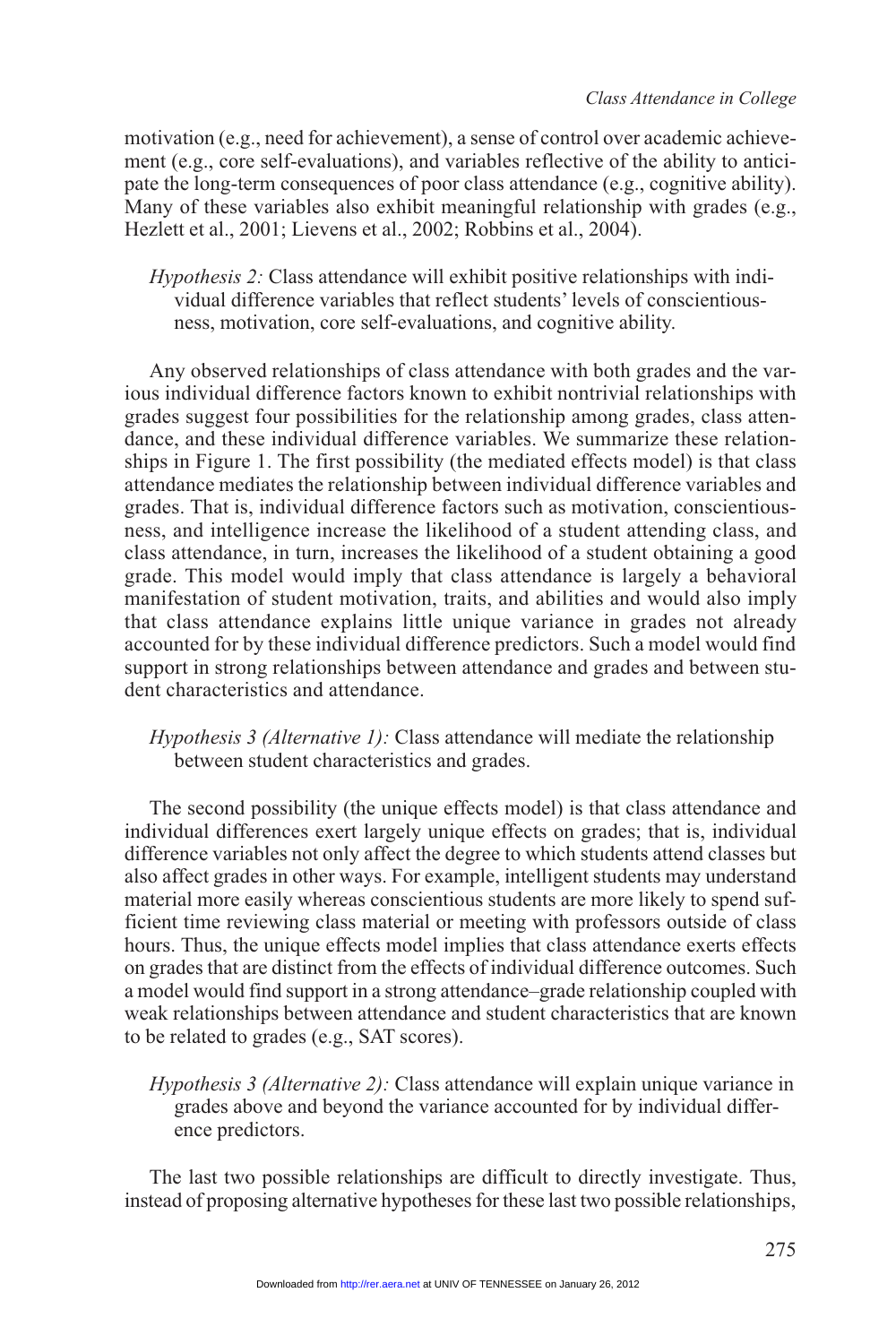

FIGURE 1. *Summary of possible relationships among class attendance, grades, and student characteristics*.

we instead examine indirect pieces of evidence that may suggest the last two possible relationships. The third possibility (the common cause model) is that any relationship between class attendance and grades is a spurious function of the fact that both attendance and grades are influenced by the same set of causal variables (e.g., motivation). Such a model is difficult to confirm via a simple examination of relationships among variables, although the absence of individual difference factors related to both attendance and grades would shed some light on the validity of this model. The common cause model can also be tested by examining the effect that mandatory class attendance policies have on grades. Specifically, an increase in average grades resulting from a mandatory attendance policy would suggest that a common cause explanation cannot fully account for any observed correlation between attendance and grades. Thus, the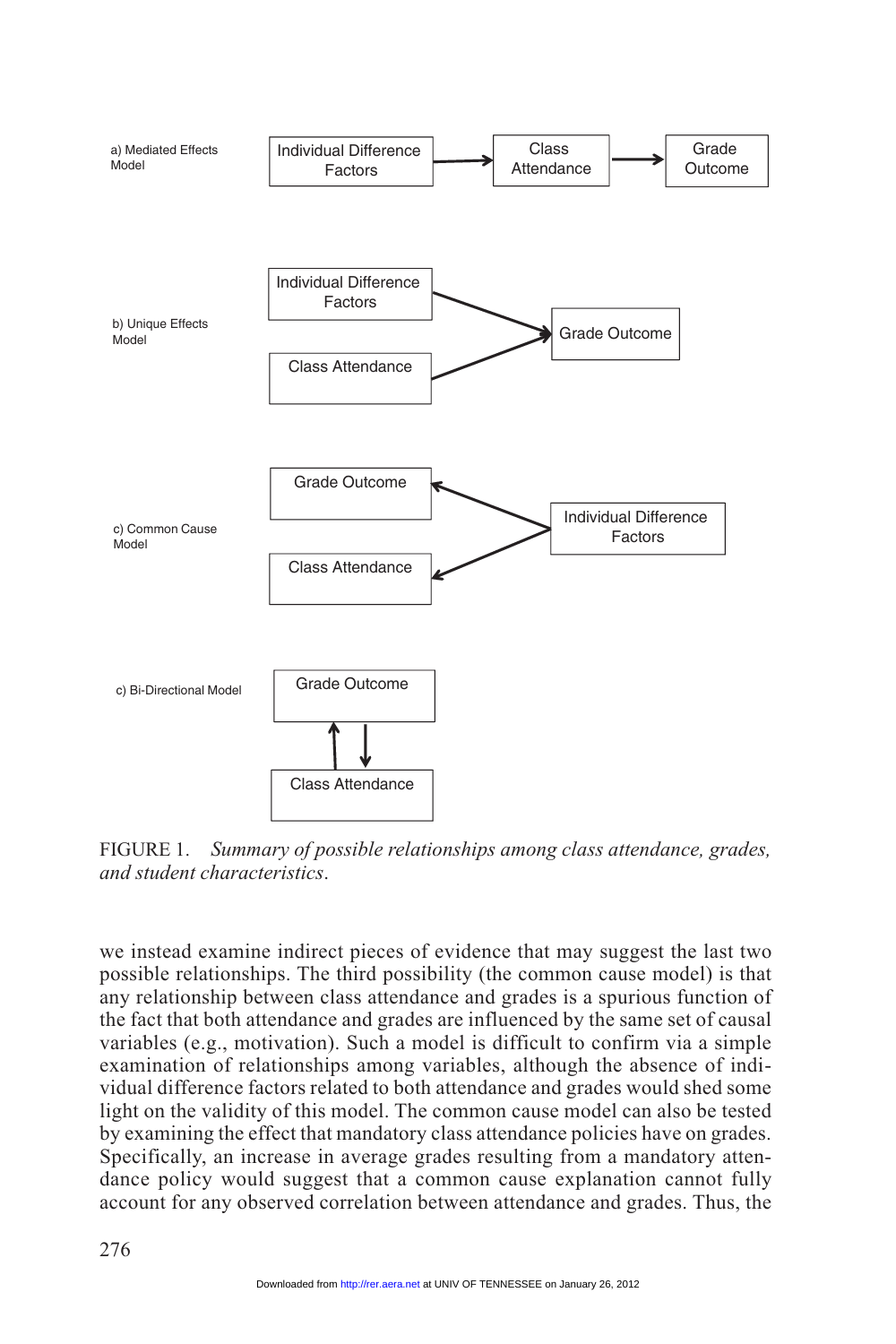influence of mandatory attendance policies on grades is explored, not as a means of supporting the common cause model but as a means of ruling out this possible relationship.

*Hypothesis 3 (Alternative 3):* Students in classes with mandatory attendance policies will have higher average grades than students in similar classes without mandatory attendance policies.

The fourth possibility is that the relationship between class attendance and grade is bidirectional in nature such that poor performance on tests acts as either a motivator or demotivator, resulting in either increases or decreases in class attendance. Jones (1984) found evidence for such a relationship; students who had poor attendance prior to a test had lower average grades on the test than students with good attendance and then lowered their subsequent attendance even further in comparison to students with good attendance. This model is in line with stress and appraisal frameworks (e.g., Lazarus & Folkman, 1984) whereby some students who perform poorly on tests experience stress and then withdraw from the source of the stress. Unfortunately, such a bidirectional relationship cannot be tested via a simple examination of correlations.

#### **Method**

# *Identification of Data Sources*

Potential sources of data were identified via keyword searches of the PsycINFO, Dissertation Abstracts, Education Full Text, EBSCO, ScienceDirect, and ERIC databases, complemented by searches of the Internet. Articles were included only if they reported correlations between either (a) class attendance and college GPA or (b) attendance in a particular class and the grade obtained in that class. Articles that presented data in a manner that allowed computation of either of these relationships were also included. Articles that report laboratory studies or attendance in high school or primary school classes were not included (the vast majority of high schools and primary schools have mandatory attendance policies). Articles were also not included if only statistically significant findings were reported because an inclusion of such articles would have resulted in an upwardly biased estimate of the relationship between attendance and grade outcomes. In other words, articles were excluded if they reported statistics only regarding the significant relationships but failed to report statistics for their nonsignificant relationships, given that often a single article would provide several useful data points. Finally, articles were also excluded if the grade in a class was based, in part, on class attendance (e.g., Freeman et al., 2007; Snell & Mekies, 1995). Inclusion of such articles would also have resulted in an upwardly biased effect size estimate.

In addition to the correlation between attendance and grades or GPA, any reported correlations between attendance and student characteristics (cognitive ability, achievement motivation, conscientiousness, age, gender, SAT, HSGPA, etc.) were also recorded. Data sources were also coded according to relevant demographic data (i.e., number of participants, type of class). Finally, we carefully screened all data sources to ensure that data that had been published more than once (e.g., Farsides & Woodfield, 2003; Woodfield, Jessop, & McMillan, 2006) were included only once in our analysis.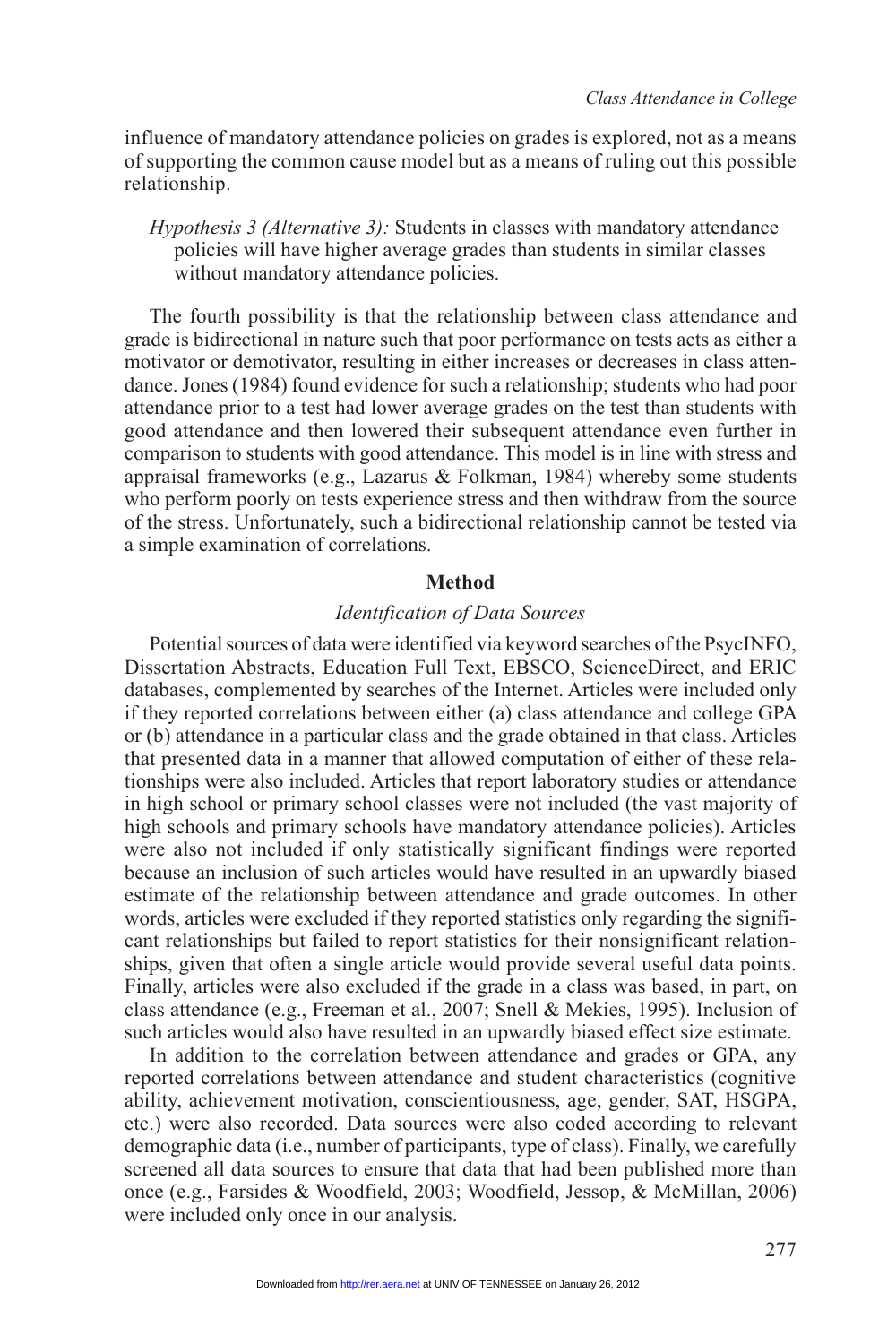# *Coding Procedure*

Relevant information from all articles were coded by the first two authors using standardized coding sheets that increase the accuracy of coding by cuing the coder to attend to specific study details. The two coding sheets for each study were compared to each other by the third author, who found more than 95% agreement. The remaining discrepancies in coding typically involved differences in sample sizes because of inconsistencies in the manner in which data were reported in coded articles (e.g., text vs. tables) and were resolved via discussion among the authors.

# *Final Database*

The final database for the relationship of class attendance with academic outcomes consisted of 99 correlations from 90 independent samples representing data from a total of 28,034 students. In addition, the database also included 83 correlations for the relationship between attendance and other student characteristics, representing data from 33 independent samples and 11,110 students. The data set contained articles and dissertations covering 82 years, from 1927 to 2009, and consisted of 52 published articles and 16 unpublished dissertations or papers.

#### *Criterion and Predictor Categories*

We restricted our analyses to two main criterion categories: grades obtained in an individual class and college GPA. Our examination of possible predictors of attendance was restricted to a relatively small number of variables because of the limited number of factors reported in the extant attendance literature. We conducted meta-analyses only for those categories where information from at least three independent samples was available. We therefore examined only demographic variables (age and gender), trait variables (e.g., Big Five Traits, core selfevaluations), prior achievement (SAT scores, and HSGPA), and variables reflecting interest and motivation (academic motivation, time spent studying).

# *Examined Moderators*

The nature of the published data allowed examination of only two moderators of the attendance–grade relationship: the type of class (science classes vs. nonscience classes) and time of publication. There are two broad reasons why we suspect that attendance may be more important in science than nonscience classes. First, science classes may be more likely to include hands-on demonstrations and applications of principles that have been covered than nonscience classes. Missing such activities and illustrations may represent a serious challenge to performing well. Second, material in science classes may be more cumulative in nature than material in most nonscience classes. For example, an organic chemistry student who has missed lectures on stereochemistry is likely to also experience difficulty understanding material presented later in the same class that assumes knowledge of stereochemistry. A student taking a class on personality psychology who has missed lectures on psychodynamic theories of personality may not be similarly affected when later lectures focus on biopsychological theories of personality. Our expectation that effect sizes might be negatively correlated with year of publication is based on the notion that the increasing quality of textbooks and, more recently, the availability of online class material might reduce the necessity of class attendance. Thus, we expect larger relationships in older studies.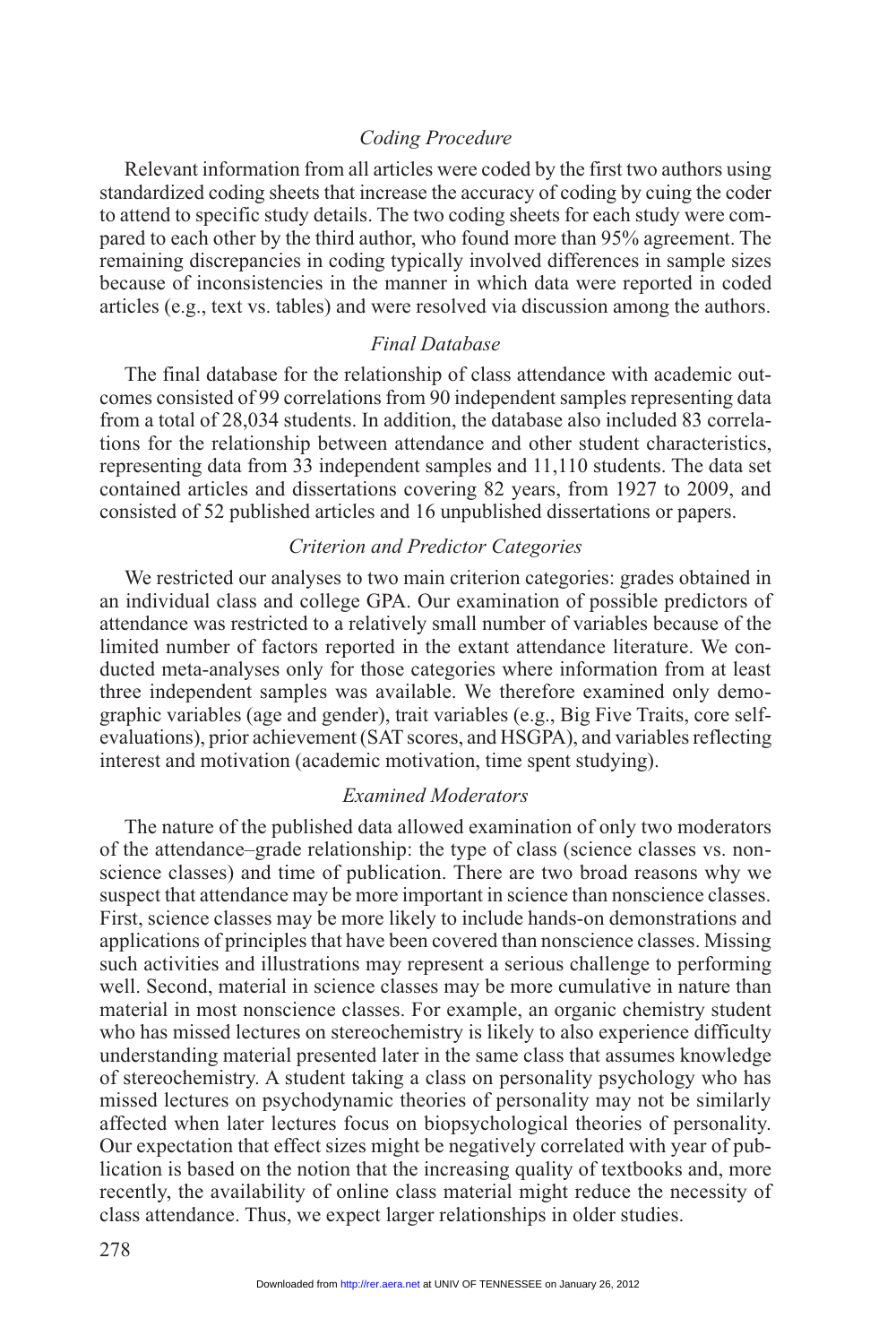#### *Analyses*

The analysis was completed using the Schmidt and Le (2004) software based on the Hunter and Schmidt (2004) psychometric meta-analytic method. A random effects model was used, which not only allows for the estimation of the population correlation between the predictor and criterion variables but also provides an estimate of the variation in the population parameter across samples after accounting for variation because of both sampling error and differences in study artifacts (e.g., unreliability in the measurement of predictor and/or criterion variables). This estimate of the variation in the population parameter (*SD*r) provides an indication of the presence and size of unaccounted for moderators—nonzero *SD*<sub>p</sub> values indicate that different studies provide different estimates of the population correlation even after taking into account sampling error and any examined study artifacts (e.g., unreliability in measurement). The *SD* $\rho$  values were used to establish the upper and lower bounds of the 90% credibility interval. If the credibility interval overlaps zero, it is possible the true population correlation  $(\rho)$  is actually zero in some cases; the credibility interval is used in determining the distribution of parameter values and is useful in determining the existence of moderators (Hunter & Schmidt, 2004)**.**

Because not all of the studies included in this meta-analysis reported information on the reliability of scores of examined variables, we used the interactive meta-analytic procedure outlined by Hunter and Schmidt (2004). Available reliability information was used to construct separate reliability distributions for criterion and predictor variables, and the sample-size-weighted distribution of observed correlations was then disattenuated using the reliability distributions of the predictor and criterion variables. In instances in which no reliability information was available for a variable, no reliability corrections were performed for that variable in that meta-analysis, except for GPA (see below). Similarly, we conservatively assumed that class attendance was measured with perfect reliability because more than 85% of attendance data came from class records rather than being based on student self-reports.

Given the lack of reliability information for GPA among the examined studies, we based our artifact distribution for this criterion on four published estimates of the reliability of GPA (Barritt, 1966; Bendig, 1953; Reilly & Warech, 1993; Stricker, Rock, Burton, Muraki, & Jirele, 1994). We did not correct for unreliability in grades for individual classes because of the lack of available information.

#### **Results**

#### *Class Attendance and Outcomes*

Meta-analytic results for the relationship between class attendance and academic performance are shown in Table 1. In support of Hypothesis 1, attendance correlates strongly with both performance in an individual class  $(k = 69, N = 21,195, \rho = .44)$ and college GPA  $(k = 33, N = 9,243, \rho = .41)$ , although the relatively large credibility intervals suggest likely moderators of these relationships. According to Cohen (1988), a correlation of .50 represents a large effect size. Table 1 also provides results for one of our two examined moderators: science versus nonscience classes. In line with our expectations, the attendance–grade relationship was slightly stronger for science classes  $(k = 12, N = 8,524, \rho = .49)$  than for nonscience classes  $(k = 57,$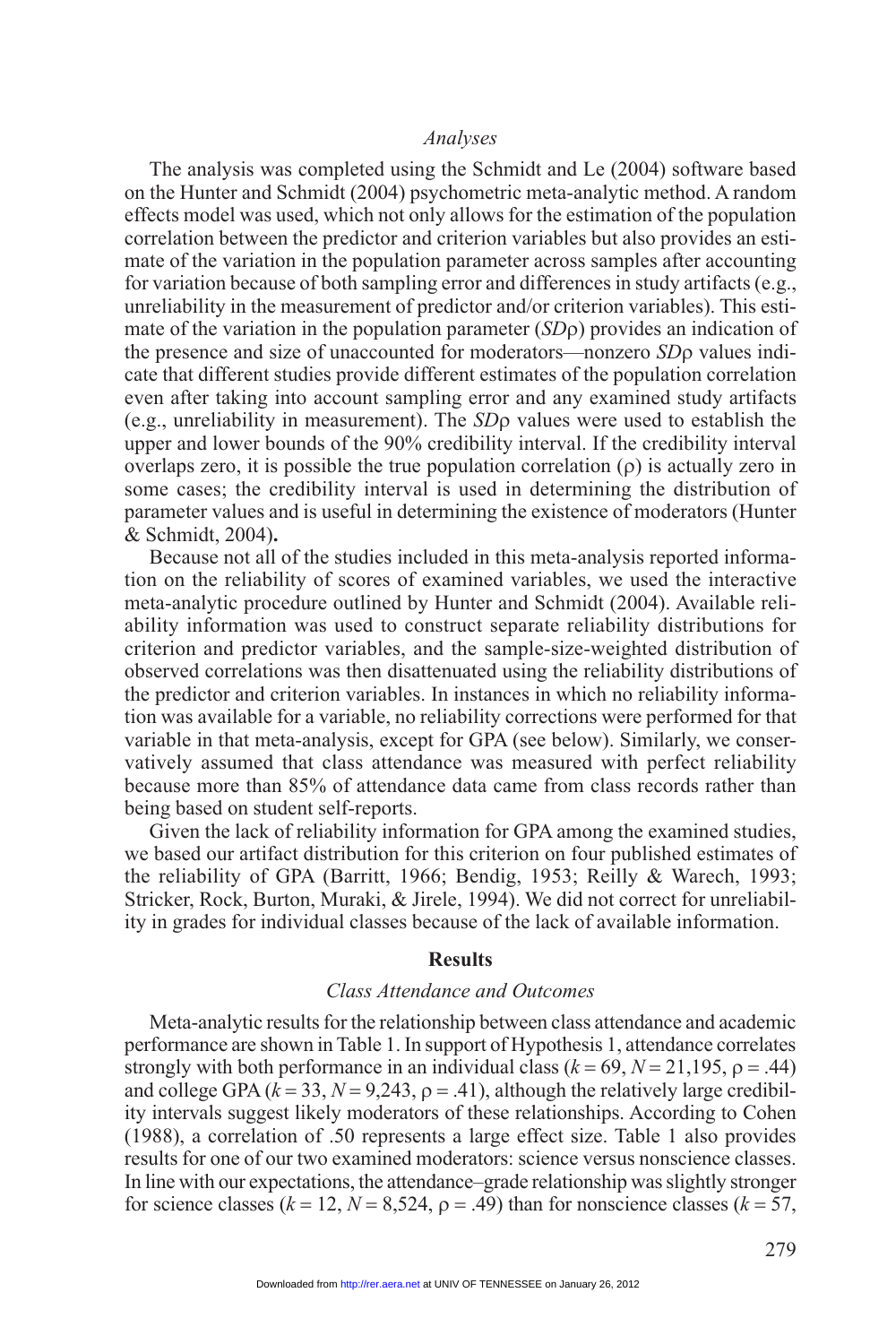

FIGURE 2. *Scatterplot of the relationship between observed attendance–grade correlations and year of publication*.

 $N= 12,394, \rho = .41$ ). The correlation between year of publication and the attendance– performance relationship was negligible for both class grade,  $r(69) = .09$ , *ns*, and GPA,  $r(33) = -16$ , *ns*, suggesting that the importance of class attendance has not significantly changed over time. Thus, it appears that use of online classroom resources and improved textbooks have not decreased the importance of attending class. A scatterplot of the observed correlations against year of publication (Figure 2) also does not suggest a dramatic change in attendance–grade correlations at the approximate point of the introduction of Web-based technologies.

# *Correlates and Antecedents*

Results for the relationship of class attendance with student characteristics (Hypothesis 2) are presented in Table 2. The relationships represented effect sizes in the small to medium range for most variables, including the Big Five personality traits, SAT scores, and intelligence. According to Cohen (1988), a correlation of .10 represents a small effect size and a correlation of .30 represents a medium effect size. The strongest relationships were observed for the number of hours spent studying  $(k = 7, N = 1,532, \rho = .20)$ , high school GPA  $(k = 5, N = 963, \rho = .20)$ .16), and conscientiousness ( $k = 6$ ,  $N = 1,874$ ,  $\rho = .24$ ). These effect sizes probably reflect the influence of an overall conscientiousness factor. Core self-evaluations exhibited a slight positive relationship with attendance  $(k = 7, N = 763, \rho = .18)$ ,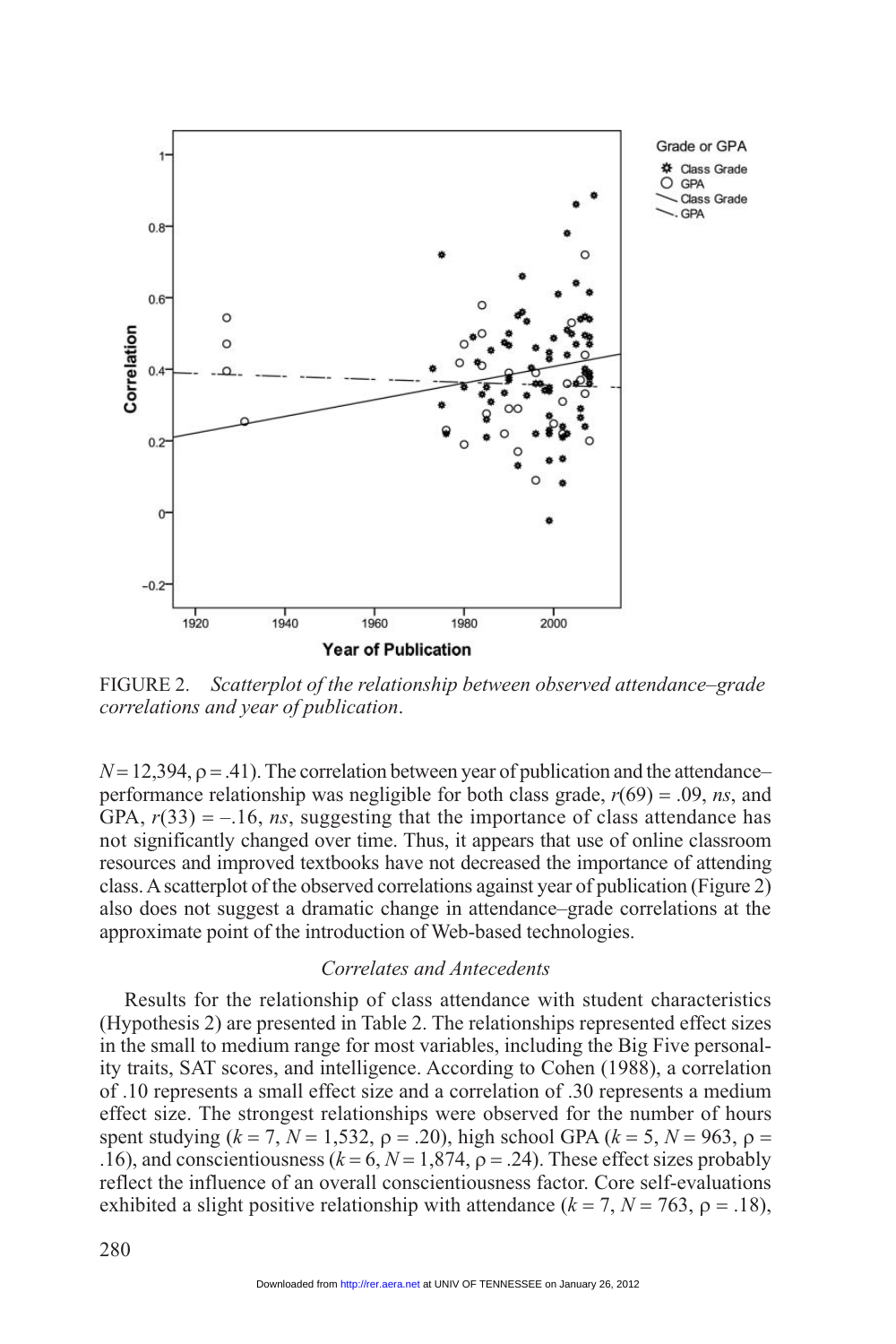| Criteria               | N      | k  | $r_{\rm obs}$ | $\rho$ | $SD_{\alpha}$ | $10\%$ CV | $90\%$ CV | File<br>Drawer $x$ |
|------------------------|--------|----|---------------|--------|---------------|-----------|-----------|--------------------|
| All Class<br>Grades    | 21.164 | 68 | 0.44          | 0.44   | 0.14          | 0.26      | 0.62      | 530                |
| Science<br>Classes     | 8.524  | 11 | 0.49          | 0.49   | 0.14          | 0.32      | 0.67      | 97                 |
| Non-Science<br>Classes | 12.640 | 57 | 0.41          | 0.41   | 0.14          | 0.24      | 0.58      | 410                |
| <b>GPA</b>             | 9.243  | 33 | 0.37          | 0.41   | 0.13          | 0.24      | 0.58      | 238                |

*Meta-analytic results for relationship of class attendance with class grades and GPA*

**TABLE 1**

 $N =$  number of subject,  $k =$  number of studies,  $r_{obs} =$  sample size weighted mean observed correlation,  $\rho$  = true score correlation, *SD*<sub>0</sub> = standard deviation of true, score correlation, 10%CV and 90%CV upper and lower bound of 90% credibility interval, File Drawer x = number of studies with average sample size and zero correlation necessary to bring overall correlation down to trival size (*r* = .05)—assumes fixed effects model.

whereas year in college also exhibited a slight negative relationship with attendance  $(k=3, N=4, 141, \rho = -.11)$ , such that students in their junior and senior years are less likely to attend class. Thus, Hypothesis 2—suggesting that class attendance will exhibit positive relationships with individual difference variables that reflect students' levels of conscientiousness, motivation, core self-evaluations, and cognitive ability—received weak to moderate levels of support.

Table 2 also presents meta-analytic estimates of the attendance–grade relationship derived from just the subsample of studies that were used to calculate the relationship between attendance and each student characteristic. For example, the correlation between attendance and SAT scores was estimated to be  $\rho = -0.01$  based on six studies, whereas the estimate of the attendance–grade relationship from these same six studies is  $\rho = 0.45$ . The range of these estimates of the attendance– grade relationship was from  $\rho = .24$  to  $\rho = .52$ , with a mean of  $\rho = .43$  and a median of  $\rho = .46$ . These results suggest that the findings that (a) attendance–grade relationships are strong whereas (b) the student characteristic—attendance relationship is weak to moderate is not simply a function of deriving estimates of these relationships from different samples.

The lack of strong relationships between attendance and student characteristics coupled with the finding that attendance–grade relationships remain strong even within the same subset of studies suggests that a mediated effects model (Hypothesis 3, Alternative 1) is unlikely to be valid for these student characteristics and that a unique effects model (Alternative 2) may better capture the relationships among attendance, grades, and student characteristics.

#### *Incremental Validity*

As a further test of Hypothesis 3 (Alternative 2), hierarchical regression was used to assess whether class attendance explains incremental variance in GPA beyond the variance explained by the two of the most commonly used predictors of academic performance (SAT scores and high school GPA). These two predictors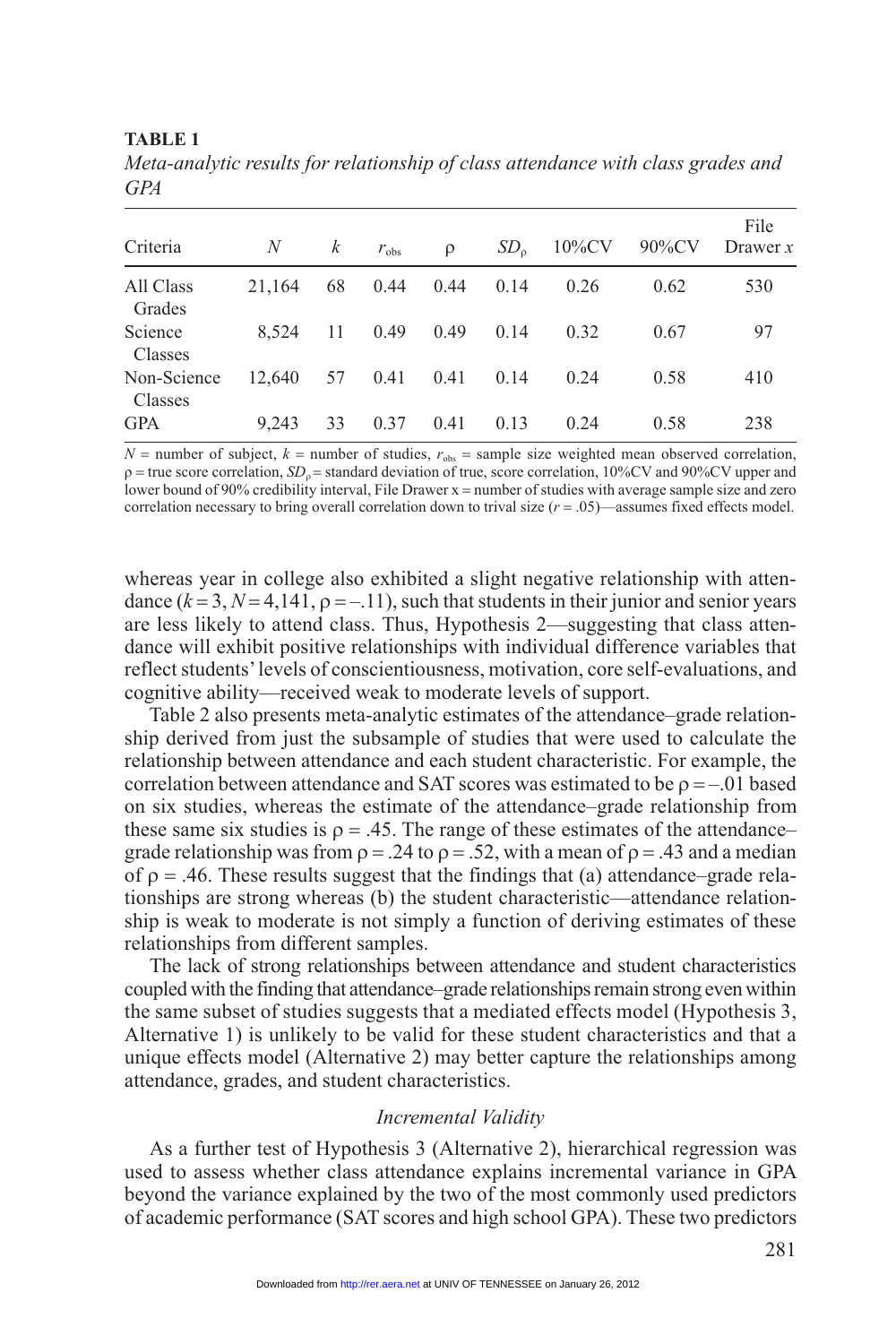| Student                                           |       |                |               |         |                 |           |           |                           |  |
|---------------------------------------------------|-------|----------------|---------------|---------|-----------------|-----------|-----------|---------------------------|--|
| Characteristics                                   | N     | k              | $r_{\rm obs}$ | $\rho$  | SD <sub>o</sub> | $10\%$ CV | $90\%$ CV | $r_{\text{Attend-Grade}}$ |  |
| Age*                                              | 882   | 5              | 0.06          | 0.06    | 0.13            | $-0.11$   | 0.24      | 0.24                      |  |
| Gender (Male = $1$ ,<br>Female = $0$ <sup>*</sup> | 1,252 | $\overline{4}$ | $-0.12$       | $-0.12$ | 0.02            | $-0.15$   | $-0.09$   | 0.45                      |  |
| Year in College*                                  | 4,141 | 3              | $-0.11$       | $-0.11$ | 0.00            | $-0.11$   | $-0.11$   | 0.53                      |  |
| <b>SAT Scores*</b>                                | 2,154 | 6              | $-0.01$       | $-0.01$ | 0.06            | $-0.09$   | 0.06      | 0.45                      |  |
| HSGPA*                                            | 963   | 5              | 0.16          | 0.16    | 0.00            | 0.16      | 0.16      | 0.33                      |  |
| $IQ*$                                             | 1,047 | $\overline{4}$ | 0.11          | 0.11    | 0.08            | 0.01      | 0.22      | 0.46                      |  |
| Hours of<br>employment*                           | 599   | 3              | $-0.09$       | $-0.09$ | 0.00            | $-0.09$   | $-0.09$   | 0.36                      |  |
| Hours of study*                                   | 1,532 | 7              | 0.20          | 0.20    | 0.09            | 0.08      | 0.31      | 0.33                      |  |
| Agreeableness                                     | 1,874 | 6              | 0.02          | 0.02    | 0.12            | $-0.13$   | 0.17      | 0.49                      |  |
| Conscientiousness                                 | 1,874 | 6              | 0.22          | 0.24    | 0.10            | 0.12      | 0.36      | 0.49                      |  |
| Extraversion                                      | 2,144 | 8              | $-0.09$       | $-0.10$ | 0.05            | $-0.16$   | $-0.04$   | 0.53                      |  |
| Neuroticism                                       | 1,874 | 6              | 0.01          | 0.01    | 0.10            | $-0.12$   | 0.14      | 0.49                      |  |
| <b>Openness</b>                                   | 1,874 | 6              | $-0.02$       | $-0.02$ | 0.05            | $-0.09$   | 0.05      | 0.49                      |  |
| Core Self-<br>Evaluations*                        | 763   | 7              | 0.18          | 0.18    | 0.11            | 0.03      | 0.32      | 0.37                      |  |
| Academic<br>Motivation                            | 1,231 | 4              | 0.10          | 0.11    | 0.10            | $-0.02$   | 0.25      | 0.48                      |  |

*Meta-analytic results for relationship of attendance with student characteristics*

 $N$  = number of subject,  $k$  = number of studies,  $r_{obs}$  = sample size weighted mean observed correlation,  $\rho$  = true score correlation,  $SD\rho$  = standard deviation of true score correlation,  $10\%$ CV and  $90\%$ CV upper and lower bound of 90% credibility interval. *r*<sub>Attend-Grade</sub> represents correlation between attendance and grades for subsample of studies included in this analysis, \* signifies relationships not corrected for unreliability due to the lack of available information.

are chosen not only because they represent important student characteristics (cognitive ability and prior achievement) but also because the relationship of these two variables with college grades has been so well illustrated. Our regression analysis was based on the meta-analytic estimates from this study and imported validities from a large-scale meta-analytic review of the relationship among SAT scores, HSGPA, and college GPA (Hezlett et al., 2001). Specifically, we used the operational validity of .35 for SAT scores and .40 for HSGPA. For each of the two analyses the utilized sample size was the harmonic mean of the sample sizes associated with each meta-analytic estimate. Results indicate that attendance explains a very large amount of incremental validity over SAT scores (adj.  $\Delta R^2 = .19, p < .01$ ) and over HSGPA (adj.  $\Delta R^2 = .13$ ,  $p < .01$ )—not surprising given the relative independence of attendance from both SAT scores and HSGPA. These results are in general support of Hypothesis 3 (Alternative 2).

# *Effect of Mandatory Attendance Policy*

In exploration of Alternative 3 of Hypothesis 3 regarding the effect of mandatory attendance policies, we were able to identify only three studies (Berenson, Carter,

**TABLE 2**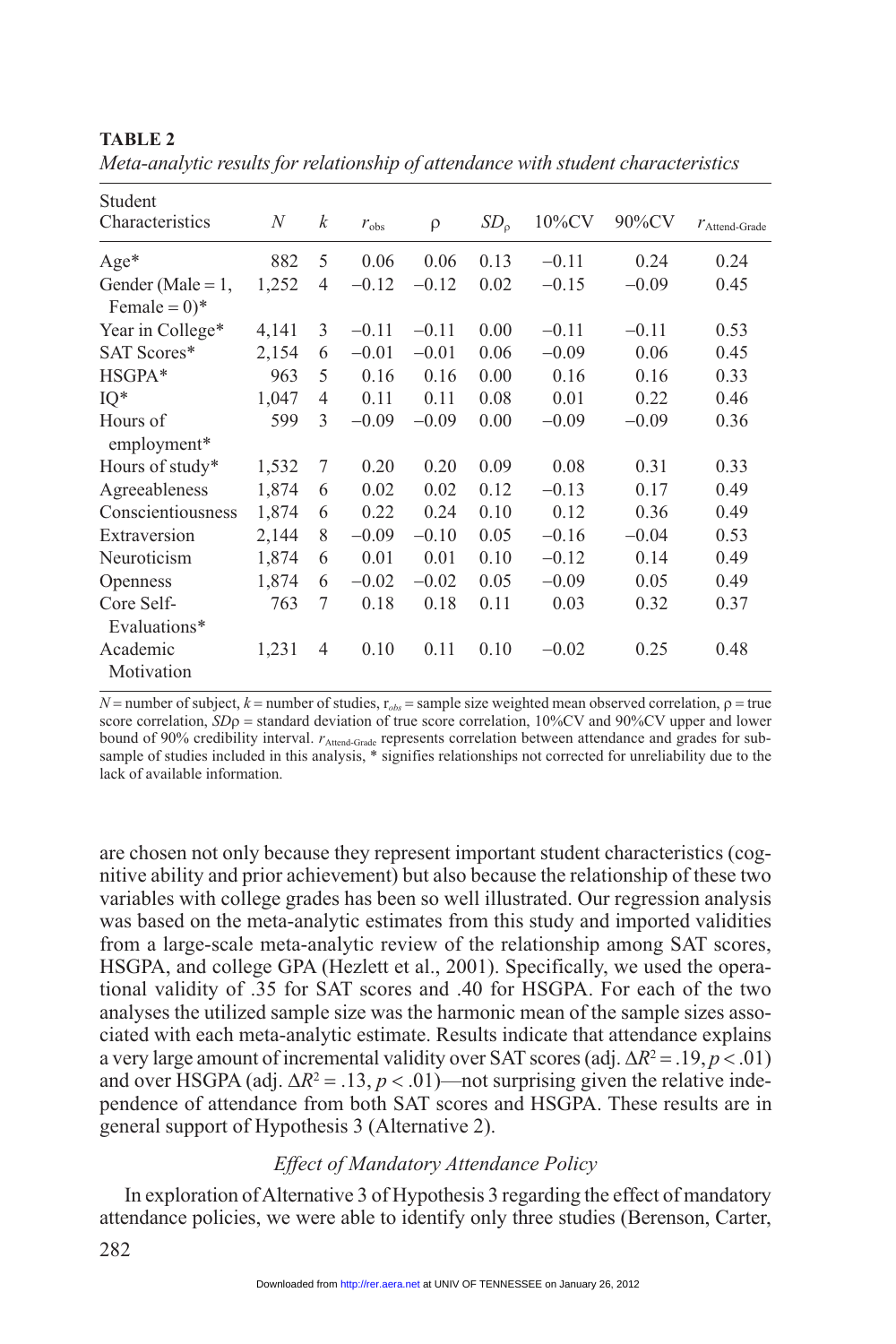

FIGURE 3. *Illustration of the effects of a mandatory attendance policy on grade outcomes*. Data from Kooker (1976).

& Norwood, 1992; Chan, Shum, & Wright, 1997; Kooker, 1976) that examined the effects of a mandatory attendance policy on class grades and that reported data in a manner that allowed inclusion in a meta-analysis. Meta-analysis of these three studies revealed a small increase in average grades associated with a mandatory attendance policy  $(k = 3, N = 1,421, d = .21)$ , thus providing some tentative support for Hypothesis 3 (Alternative 3). Other authors (e.g., Hancock, 1994) note dramatic differences in test grades between classes with and without an attendance policy but did not provide data that allowed inclusion. The manner in which data were presented by Kooker (1976) also allowed a more detailed secondary examination of the data that showed that an attendance policy may be disproportionately beneficial for low performing students. Specifically, a reanalysis of Kooker's data  $(N = 835)$  shows that the proportion of students getting a D or an F in an experimental psychology class was 12.6% when attendance was not mandatory and that this dropped to 3.9% when class attendance was mandatory (see Figure 3). This difference is significant  $(p < .01)$ , whereas the difference in the proportion of A grades obtained in the two conditions  $(21.5\% \text{ vs. } 20.6\%)$  was not significant  $(p > .05)$ . There was no significant difference  $(p < .05)$  in the proportion of students who withdrew from class under the two conditions (7.4% when attendance was mandatory and 9.6% when attendance was not mandatory).

# *Curvilinear Effects of Attendance on Grades*

Given Kooker's (1976) finding that an attendance policy may be particularly effective at reducing the number of failures while having weaker effects on the number of A's received by students, we also decided (post hoc) to examine whether the general relationship between class attendance and grades also exhibited similar relationships. Two authors (Gendron & Pieper, 2005; Hyde & Flournoy, 1986) not only reported a correlational table but also presented their data in a manner that allowed us to substantially recreate the original data and test for possible curvilinear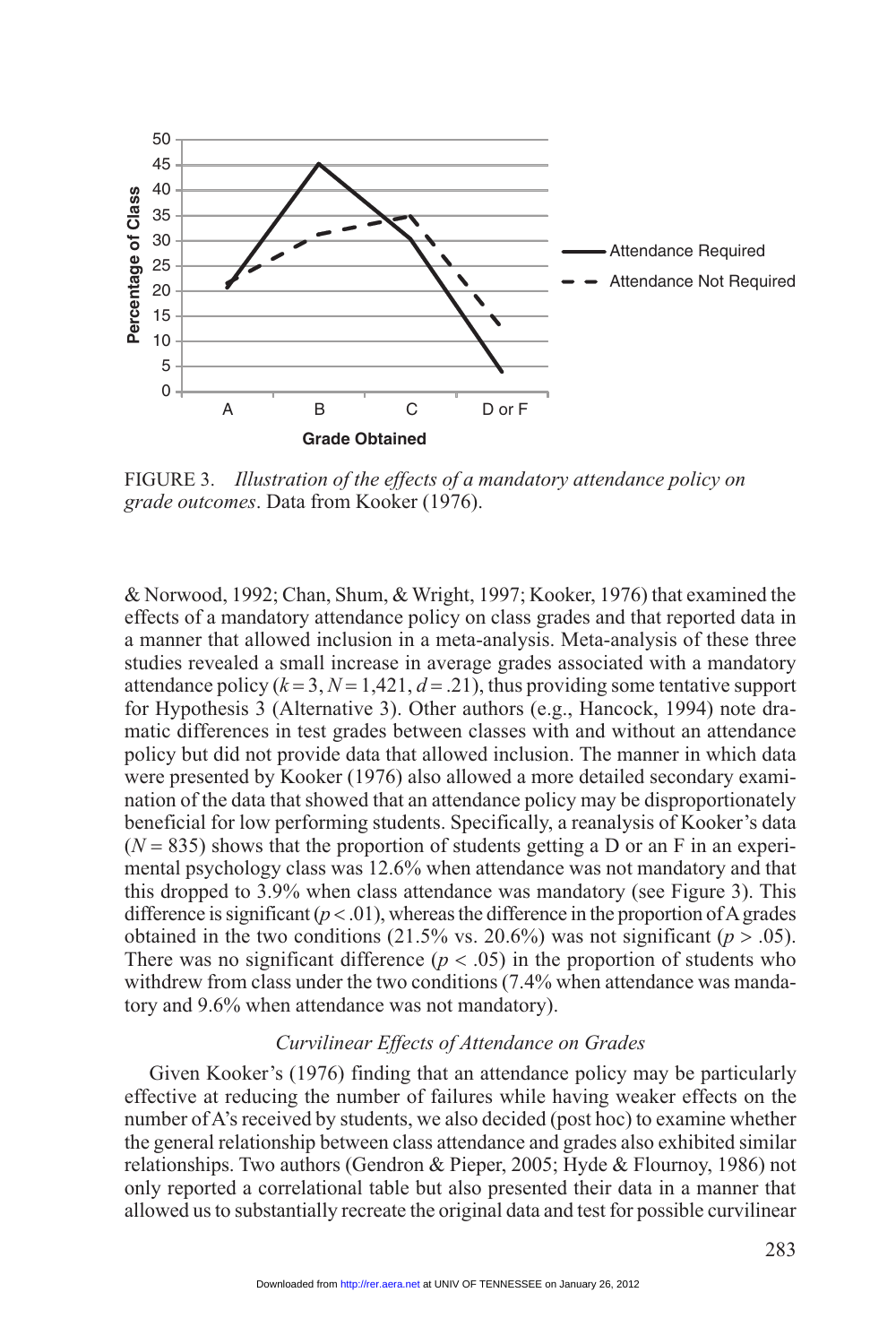

FIGURE 4. *Illustration of the curvilinear relationship between attendance and grade outcomes*. Data from Hyde and Flournoy (1986).



FIGURE 5. *Illustration of the curvilinear relationship between attendance and grade outcomes.* Data from Gendron and Pieper (2005).

relationships between attendance and grades. Using hierarchical regression, we found significant curvilinear effects ( $\Delta R^2$  = .046,  $\Delta F$  = 8.19, *p* < .01) for the data from Hyde and Flournoy (1986), such that the highest performing students had either very good or very poor class attendance and those students in the lowest quintile of grades were most likely to have average (rather than poor) attendance (see Figure 4). Similar data reported by Gendron and Pieper (2005) also revealed a significant curvilinear effect ( $\Delta R^2 = .029$ ,  $\Delta F = 21.82$ ,  $p < .01$ ), although the nature of the relationship was somewhat different inasmuch as the benefits of attendance for grades appear to decrease once an average level of attendance has been attained (see Figure 5). That is, the difference in grades between students with poor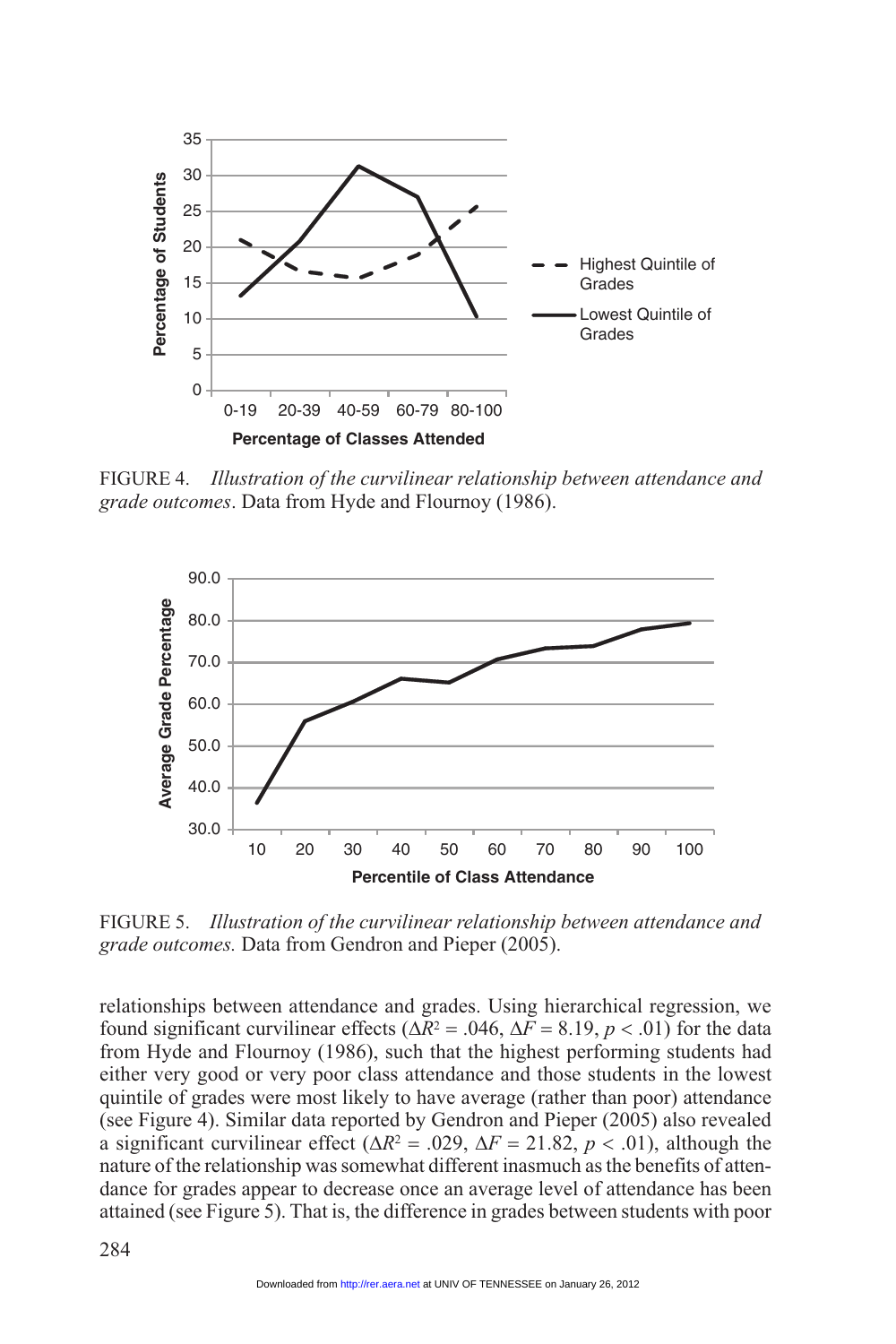attendance and students with average attendance was larger than the difference between students with average attendance and students with very good attendance.

In aggregate, our findings that suggest that (a) attendance is strongly related to grades, (b) attendance is only weakly to moderately related to student characteristics, and (c) a mandatory attendance policy has a (small) positive effect on average grades provide strongest support for the unique effects model (Figure 1). The lack of evidence for student characteristics that are strongly related to both grades and attendance suggests that the mediated effects model is unlikely to be valid, whereas the positive effects of an attendance policy suggest that the attendance–grade relationship is unlikely to be an artifact of a common causal variable.

#### **Discussion**

This article has provided meta-analytic summaries of the relationships of class attendance with both grades in a class and overall GPA while also providing metaanalytic estimates of the relationships between class attendance and a variety of student characteristics. Our results show that class attendance is strongly correlated with class grades and GPA in college—indeed, the observed correlations with grades are larger even than those observed in meta-analytic reviews of the validities of both SAT scores and HSGPA (Hezlett et al., 2001) and study habits and study skills (Credé & Kuncel, 2008). As such, class attendance provides a dramatic increase in the amount of variance in grades that can be explained from student characteristics and behaviors. Such a finding is in clear agreement with theories of learning and training that emphasize the importance of repeated and extensive contact with information and repeated practice of skills.

Our results, however, do not only show that class attendance is very strongly related to academic performance and moderately related to specific student characteristics (e.g., conscientiousness). Rather, they can also be used to shed light on the validity of a number of competing models exploring the nature of the relationship among class attendance, grades, and student characteristics. The relatively weak relationships between class attendance and student characteristics suggest that neither a mediated effects model nor a common cause model (see Figure 1) is likely to be valid—at least for the examined student characteristics. That is, our results do not suggest that students with high class attendance are simply those with dramatically higher levels of motivation or conscientiousness—characteristics that would account for the higher grades observed among students with high levels of attendance. Rather, the results are most supportive of a unique effects model in which class attendance and student characteristics make unique contributions toward academic performance, especially when considering other evidence suggesting that student characteristics such as prior achievement (e.g., Hezlett et al., 2001) and certain personality traits (Poropat, 2009) are related to grades. That is, student characteristics and attendance are more strongly related to grades than to each other.

We are, of course, hesitant to make inferences of causality on the basis of correlational data despite the strong relationship between class attendance and grade and the lack of examined student characteristics that could act as common causal variables of both attendance and grades. It may, for instance, be that educational researchers have simply not examined the full range of such possible common causal variables (see our discussion of this below). Alternatively, it may be that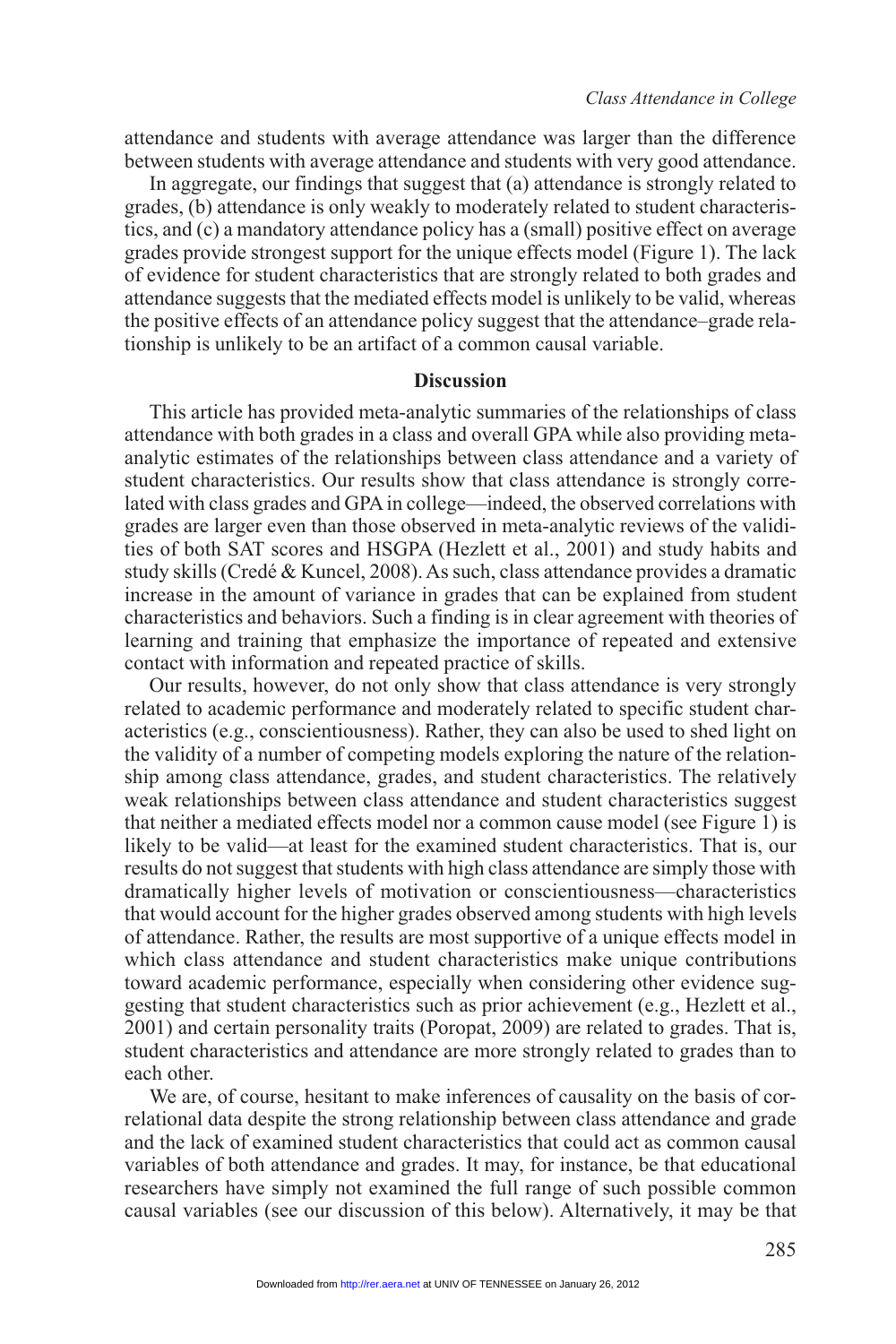#### *Credé et al.*

class attendance and grades are so strongly related not because attendance fosters learning but because instructors use class time to communicate information to students that is not effectively captured in textbooks or notes posted on class websites. Such unique information may include instructor expertise that extends beyond textbook material but may also contain explicit or implicit information about what questions are most likely to be asked on tests and exams or how assignments should best be completed or approached. In this latter case the attendance– grade relationship would simply be an artifact of students being better able to anticipate test questions or the criteria used to evaluate other assignments.

At the same time, it is important to note that our findings would have strong implications for educational practices and policies if even a relatively small proportion of the attendance–grade relationship is causal in nature. The low levels of support that our results show for a mediated effects model or a common causal model and the better support that appears evident for a unique effects model suggest that some causal relationship is certainly plausible. Our theoretical understanding of the learning process (e.g., the importance of overlearning) is also broadly supportive of at least some causal relationship. Any such causal relationship would, in turn, be strongly supportive of efforts to boost class attendance rates—particularly if the goal is to reduce failure rates in classes (Kooker, 1976). Indeed, our findings that attendance is a better predictor of class grades than any other known predictor (including HSGPA, SAT scores, and study habits) suggest that the benefits of better attendance in college classes are likely to be substantial. Not only are all students likely to learn more from their classes, but also failure rates are likely to be substantially decreased. Assuming an approximately normal distribution of grades, even a small benefit that accrues equally to all students will result in a relatively large reduction in those students falling below the cut line that distinguishes passing grades from failing grades. If, for example, we assume a normal distribution of grades in a class and a 10% failure rate, then an even moderate across-the-board increase in grades  $(d = .5)$  would reduce the failure rate to less than 4%—a more than 60% reduction in the failure rate. Evidence from individual studies (e.g., Kooker, 1976) that attendance disproportionately benefits lower ability students would suggest that the reduction in failure rates may be even larger.

Of course, the benefits of reducing failure rates accrue not only to the individual student but also to the college or university and society in general. Failing even one class can defer students' graduation by a semester, resulting in additional tuition fees, deferred entry into the labor market, and subsequent reduced life earnings. Public universities, whose funding may be linked to graduation rates or time-todegree-completion statistics, are also likely to benefit from lower class failure rates—as will the taxpayers who fund such institutions.

Experimental or quasi-experimental data will ultimately be most useful for evaluating the causal nature of the attendance–grade relationship, but such data are sparse in the educational literature. Indeed, our results regarding the effect of mandatory attendance policy are, unfortunately, based on only three studies and represent only a small effect size. We present them largely to summarize the existing evidence and argue for further work on this important issue. The weak positive effect for attendance policies, based on a small total sample, cannot in itself make the argument for mandatory attendance policies. However, we do believe that the results are of interest, especially the effects of a mandatory attendance policy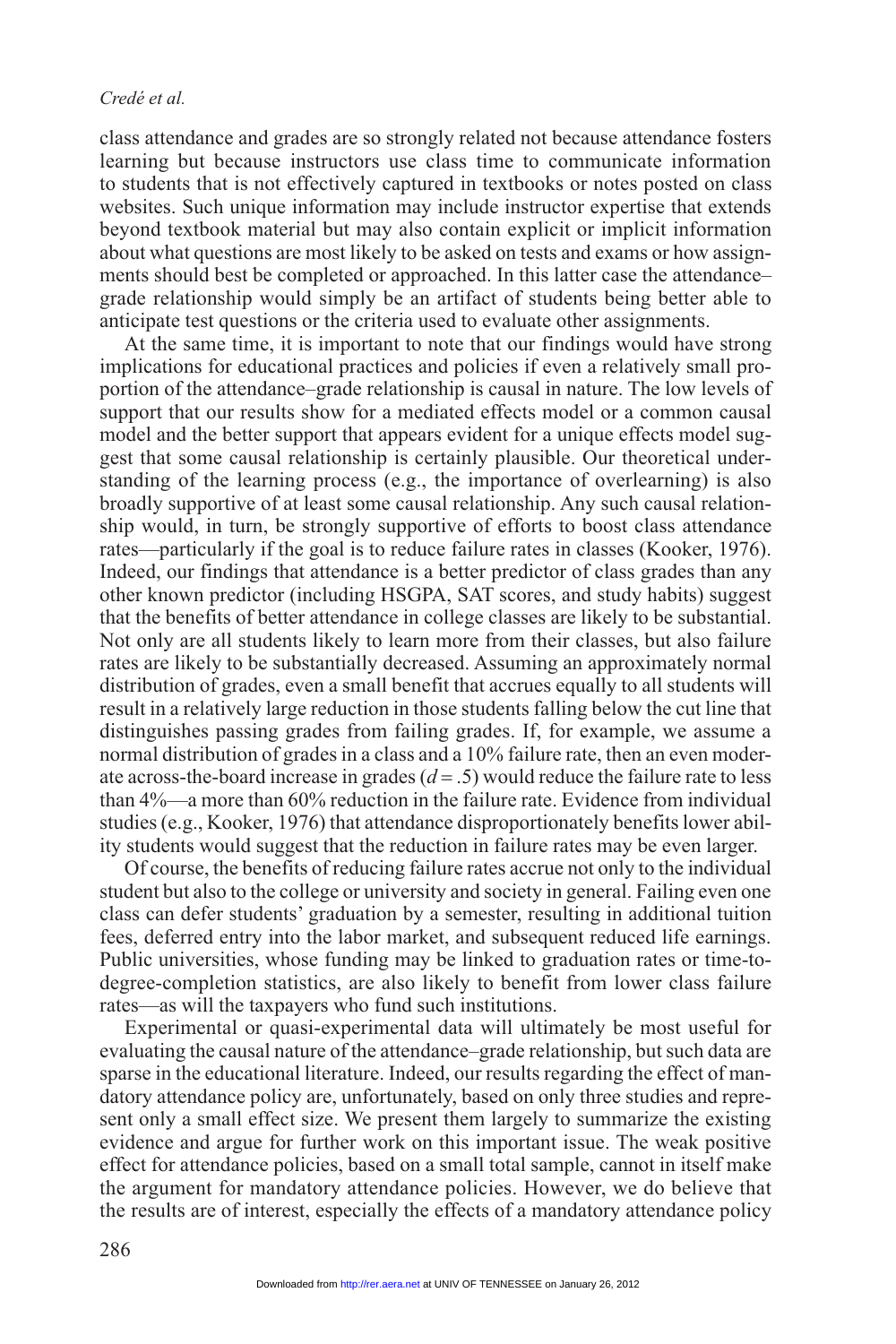on weaker students. Even though there is emerging evidence that lectures can be entirely replaced with an online presentation of material coupled with small group interactive discussions of material without loss of learning (e.g., Scheines, Leinhardt, Smith, & Cho, 2005), Figure 2 shows no decrement on attendance– grade relationships evident since the beginning of the Internet age. Thus, it appears that even though during the past 10 years or so more instructional material has been available online, class attendance is still important in the majority of classes. Indeed, our findings regarding the importance of class attendance for science classes suggest that attendance will remain important, and perhaps even gain importance, if the proportion of students taking increasingly complex science classes were to increase.

It is our position that the question of whether attendance policies are appropriate is ultimately as much a question of educational philosophy as a question of empirical findings. The argument that adult students should be free to decide on how to best use their time and whether classes are worth attending is a compelling one (e.g., Romer, 1993), as is the counterargument that state-funded universities cannot ethically afford to allow students to cut an unlimited number of classes (e.g., Street, 1975). Ultimately, instructors and universities should allow their decision regarding mandatory attendance policies to be guided by a joint consideration of the best available empirical evidence and an evaluation of their educational philosophy.

Most educators are likely to agree, however, that class attendance is a generally desirable behavior, and there is encouraging evidence that mandatory policies are not necessary for dramatically improving class attendance or class performance. Moore et al. (2003), for example, found that simply stressing the importance of attendance to students at the beginning of a semester raised average grades by 9% when compared to a similar class in which attendance was not stressed—and reduced the failure rate by 70% (from 23% to 7%).

# **Limitations and Future Research**

Any meta-analytic review is restricted to a consideration of the existing literature in a particular domain. The literature on class attendance provides clear evidence that attendance is strongly associated with grades but provides significantly less evidence on two related important questions. First, the evidence relating to the effect of an attendance policy on grades is very limited. This is understandable given the very real practical difficulties of comparing grades when attendance is voluntary to grades when attendance is mandatory, but we hope that future research will examine this important policy issue in more detail. Second, the determinants of voluntary class attendance also remain poorly understood. We have presented evidence that some student characteristics are weakly to moderately related to attendance, but studies examining the role of these characteristics were relatively few, and the overall sample size for these analyses was moderate, such that the findings regarding relationships between attendance and student characteristics need to be interpreted with some caution. Future researchers should not only attempt to explore the role of the variables that we have discussed in greater detail but also expand their examination of the influences on voluntary class attendance to other variables.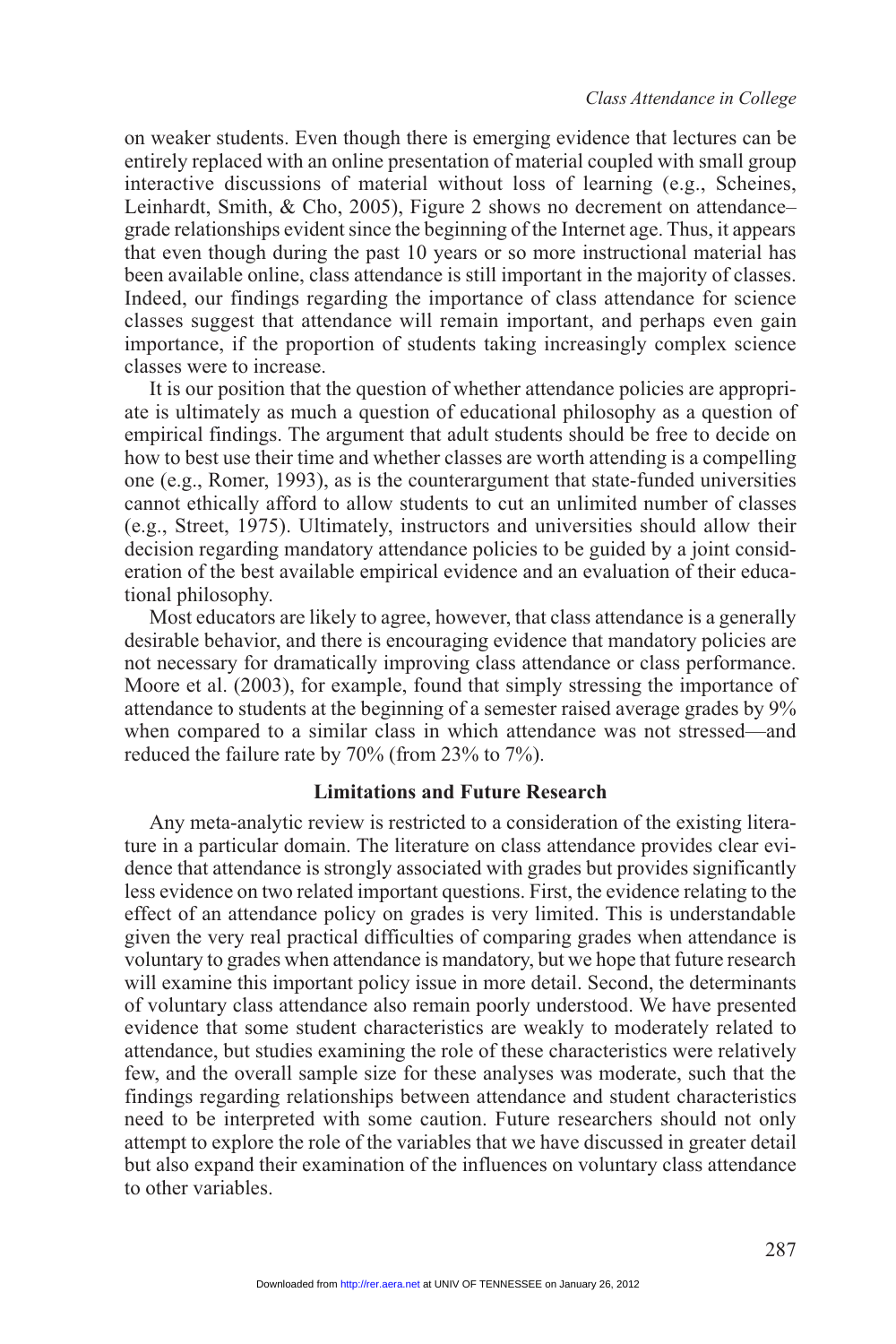#### *Credé et al.*

Two classes of variables appear particularly promising. First, class attendance represents a trade-off between short-term gains (e.g., sleeping, spending time with friends) and long-term gains (e.g., better grades). Individual difference variables such as self-control, delay gratification, and long-term time orientation may therefore exhibit stronger relationships with attendance than those variables summarized in this article. Dispositional factors such as these are particularly likely to influence class attendance when considering our finding that attendance in a single class is so strongly related not only to the grade in that class but also to overall GPA (i.e., performance over all previous classes). This finding suggests that attendance is likely to be relatively consistent across classes such that students who have poor attendance in one class are also likely to have poor attendance in other classes. Such a consistency in attendance would, in turn, suggest the influence of dispositional or attitudinal factors on class attendance. Second, class attendance is likely to be substantively influenced by contextual factors, such as attendance norms at the university, perceived difficulty of the class, characteristics of the instructor, and whether students can obtain lecture material online. An examination of withinperson variability in class attendance may help shed light on the influence of some of these contextual variables.

An expansion of the student characteristics and contextual characteristics that are considered as possible influences on attendance would also allow future researchers to better evaluate the validity of the various models we present in Figure 1. We believe that the best fitting model of the relationships among student characteristics, class attendance, and grades is ultimately likely to be composed of elements of three of the models we present in Figure 1. That is, class attendance is likely to exert unique effects—separate from student characteristics—on grades (the unique effects model) while also mediating the relationships between other student characteristics and grades (the mediated effects model) and exhibiting bidirectional relationships with grade over time (the bidirectional model). Tests of such an expanded model require not only an expansion of the student characteristics that are examined as possible influences on attendance but also further examinations of how attendance rates change in response to grades obtained on tests and assignments (as done by Jones, 1984).

Finally, the construct of class attendance may itself warrant further attention. As currently measured by most researchers, class attendance simply denotes physical presence in the classroom. Physical presence in a classroom, however, encapsulates a very wide range of possible student behaviors, ranging from students who listen to the professor, take notes, and attempt to understand the material and integrate it with their existing knowledge structure to students who may be physically present but engage in few of the behaviors or cognitive processes that are likely to result in learning. A closer examination of this range of possible classroom behaviors is likely to shed additional explanatory light on the observed variance in grades among students with similar attendance levels.

#### **Conclusion**

Class attendance appears to be a better predictor of college grades than any other known predictor of college grades—including SAT scores, HSGPA, studying skills, and the amount of time spent studying (Credé & Kuncel, 2008; Hezlett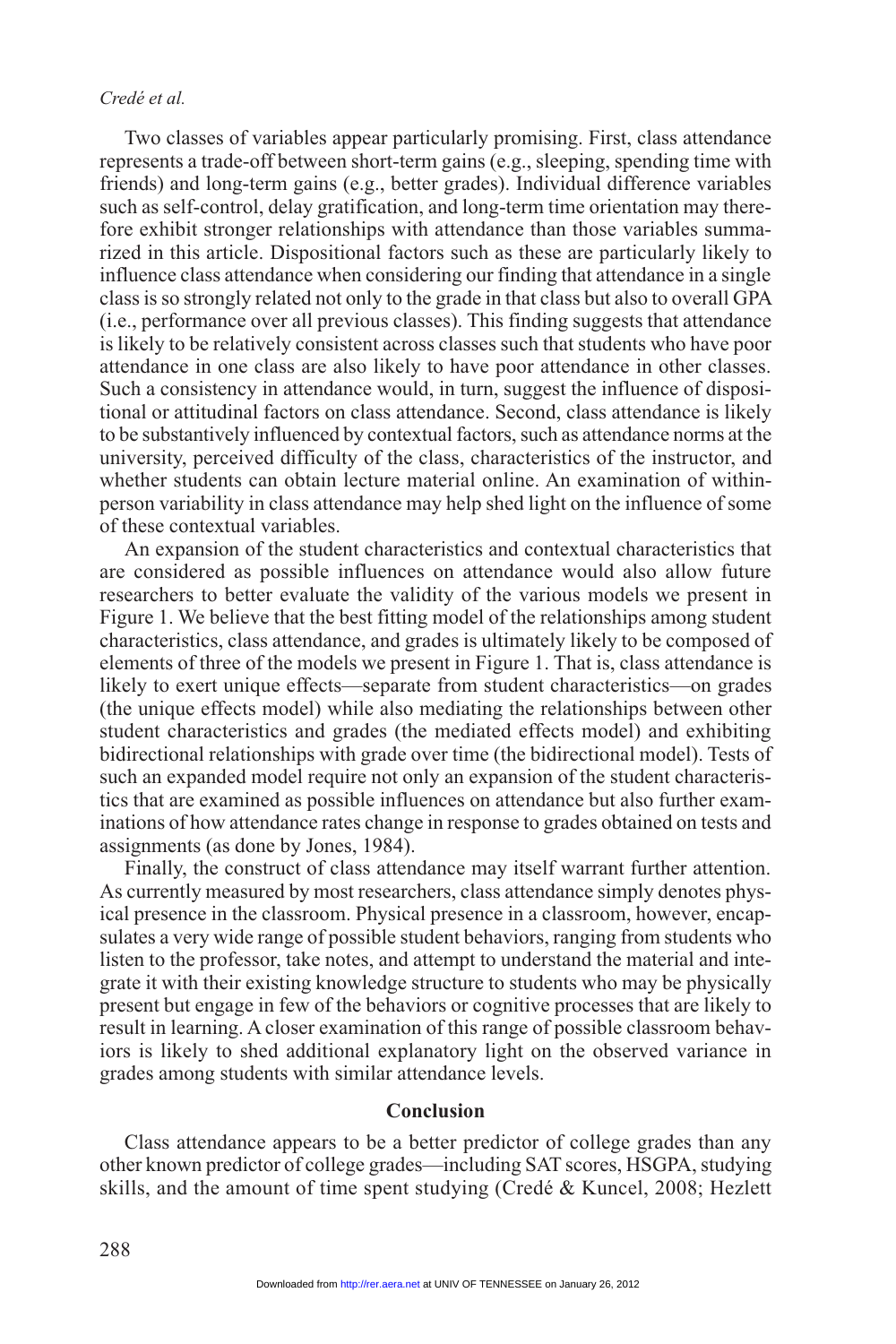et al., 2001). Indeed, the relationship is so strong as to suggest that dramatic improvements in average grades (and failure rates) could be achieved by efforts to increase class attendance rates among college students.

#### **References**

*References marked with an asterisk indicate studies included in the meta-analysis*.

- \*Ajiboye, J. O., & Tella, A. (2006). Class attendance and gender effects on undergraduate students' achievement in a social studies course in Botswana. *Essays in Education, 18*, 1–11.
- Arthur, W., Bennett, W., Eden, P. S., & Bell, S. T. (2003). Effectiveness of training in organizations: A meta-analysis of design and evaluation features. *Journal of Applied Psychology, 88*, 234–245.
- Barritt, L. S. (1966). Note: The consistency of first-semester college grade point average. *Journal of Educational Measurement, 3*, 261–262.
- \*Baum, J. F., & Youngblood, S. A., (1975). Impact of an organizational control policy on absenteeism, performance, and satisfaction. *Journal of Applied Psychology, 60,* 688–694.
- \*Becker, S. P. (2007). *Generalized perceived self-efficacy as a predictor of student success in a for-profit career college.* Unpublished doctoral dissertation, Johnson & Wales University, Providence, RI.
- Bendig, A. W. (1953). The reliability of letter grades. *Educational and Psychological Measurement, 13*, 311–321.
- Benzing, C., & Christ, P. (1997). A survey of teaching methods among economics faculty. *Journal of Economic Education, 28*, 182–188.
- Berenson, S. B., Carter, G., & Norwood, K. S. (1992). The at-risk student in college developmental algebra. *School Science and Mathematics, 92*, 55–58.
- Bligh, D. (1998). *What's the use of lectures?* (5th ed.). San Francisco: Jossey-Bass.
- Blum, M. L., & Naylor, J. C. (1968). *Industrial psychology: Its theoretical and social foundations*. New York: Harper & Row.
- Bridgeman, B., McCamley-Jenkins, L., & Ervin, N. (2000). *Predictions of freshman grade point average from the revised and recentered SAT I: Reasoning Test* (College Board Rep. No. 2000–1). New York: College Entrance Examination Board.
- \*Brocato, J. (1989). How much does coming to class matter? Some evidence of class attendance and grade performance. *Educational Research Quarterly, 13,* 2–6.
- Brooke, S. L. (2006). Using the case study method to teach online classes: Promoting Socratic dialogue and critical thinking skills. *International Journal of Teaching and Learning in Higher Education, 18*, 142–149.
- \*Broucek, W. G., & Bass, W. (2008). Attendance feedback in an academic setting: Preliminary results. *College Teaching Methods and Styles Journal, 4*, 45–48.
- \*Brown, B., Graham, C., Money, S., & Raboczy, M. (1999). Absenteeism and grades in a nursing curriculum. *Michigan Community College Journal, 5*, 81–84.
- \*Buckalew, L. W., Daly, J. D., & Coffield, K. E. (1986). Relationship of initial class attendance and seating location to academic performance in psychology classes. *Bulletin of the Psychonomic Society, 24,* 63–64.
- Campbell, J. P., & Kuncel, N. R. (2001). Individual and team training. In N. Anderson, D. S. Ones, H. K. Sinangil, & C. Viswesvaran (Eds.), *Handbook of industrial, work, and organizational psychology* (Vol. 1, pp. 278–312). London: Sage.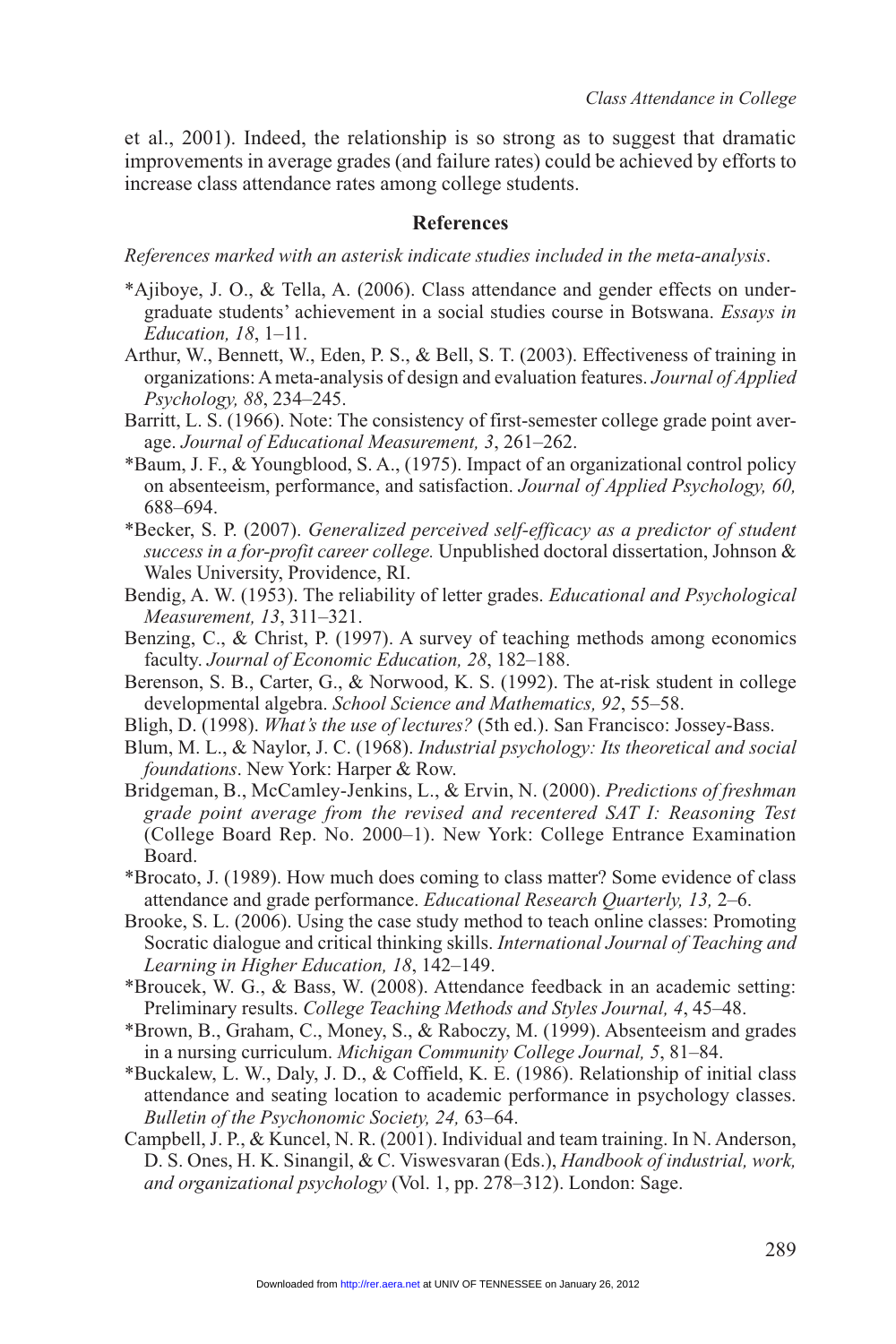- Cepeda, N. J., Pashler, H., Vul, E., Wixted, J. T., & Rohrer, D. (2006). Distributed practice in verbal recall tasks: A review and quantitative synthesis. *Psychological Bulletin, 132*, 354–380.
- \*Chamorro-Premuzic, T., & Furnham, A. (2006). Self-assessed intelligence and academic performance. *Educational Psychology, 26,* 769–779.
- \*Chamorro-Premuzic, T., Furnham, A., & McDougall, F. (2002). Personality, cognitive ability, and beliefs about intelligence as predictors of academic performance. *Learning and Individual Differences, 14*, 47–64.
- Chan, K. C., Shum, C., & Wright, D. J. (1997). Class attendance and student performance in principles of finance. *Financial Practice and Education, 7*, 58–65.
- \*Clifton, J. (2007). Preferential seating for college students with ADHD: Is it an effective accommodation? *Dissertation Abstracts International: Section B: The Sciences and Engineering, 68*(6–B), 4125.
- \*Clump, M. A., Bauer, H., & Whiteleather, A. (2003). To attend or not to attend: Is that a good question? *Journal of Instructional Psychology, 30,* 220–224.
- Cohen, J. (1988). *Statistical power analysis for the behavioral sciences* (2nd ed.). Hillsdale, NJ: Lawrence Erlbaum.
- \*Cohn, E., & Johnson, E. (2006). Class attendance and performance in principles of economics. *Educational Economics, 14*, 211–233.
- \*Conard, M.-A. (2006). Aptitude is not enough: How personality and behavior predict academic performance. *Journal of Research in Personality, 40,* 339–346.
- \*Craig, F. M. (1990). *A study to determine if there is a relationship between absences and grades at McCook College.* Unpublished doctoral dissertation, Nova University, Davie, FL.
- Credé, M., & Kuncel, N. R. (2008). Study habits, skills, and attitudes: The third pillar supporting collegiate academic performance. *Perspectives on Psychological Science, 3*, 425–453.
- Cull, W. L. (2000). Untangling the benefits of multiple study opportunities and repeated testing for cued recall. *Applied Cognitive Psychology, 14*, 215–235.
- \*Culler, R. E., & Holahan, C. J. (1980). Test anxiety and academic performance: The effects of study-related behaviors. *Journal of Educational Psychology, 72,* 16–20.
- \*Davenport, W. S. (1990). *A study of the relationship between attendance and grades of three business law classes at Broome Community College.* Unpublished doctoral dissertation, Nova University, Davie, FL.
- \*Debevec, K., Shih, M., & Kashyap, V. (2006). Learning strategies and performance in a technology integrated classroom. *Journal of Research on Technology in Education, 38*, 293–307.
- \*Di, X. (1996). Teaching real world students: A study of the relationship between students' academic achievement and daily-life interfering and remedial factors. *College Student Journal, 30*, 238–253.
- \*Dollinger, S. J., Matyja, A. M., & Huber, J. L (2008). Which factors best account for academic success: Those which college students can control or those they cannot? *Journal of Research in Personality, 42,* 872–885.
- Donovan, J. J., & Radosevich, D. J. (1999). A meta-analytic review of the distribution of practice effect. *Journal of Applied Psychology, 84,* 795–805.
- \*Dotson, E., & Templer, D. I. (1969). Grades, attendance, and extraversion. *Psychological Reports, 25,* 369–370.
- \*Elsberry, J. B. (1995). *A comparison of selected variables of instructional choice and achievement between group lecture method and facilitated self-paced method in*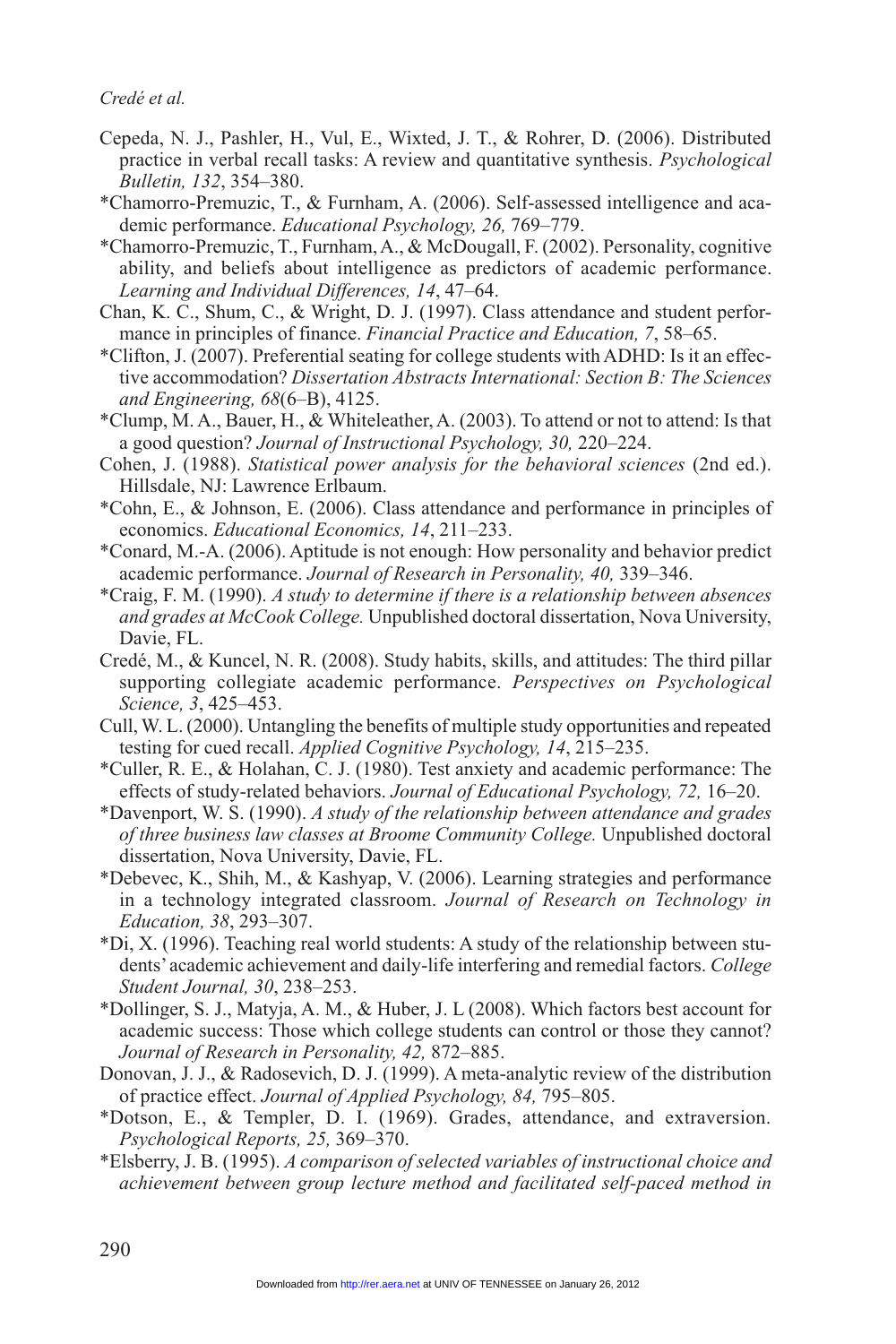*college health science physics*. Unpublished doctoral dissertation, University of South Florida, Tampa.

- \*Farsides, T., & Woodfield, R. (2003). Individual differences and undergraduate academic success: The role of personality, intelligence, and application. *Personality and Individual Differences*, *34,* 1225–1243.
- \*Federici, L., & Schuerger, J. (1976). High school psychology students versus nonhigh school psychology students in a college introductory class. *Teaching of Psychology, 3,* 172–174.
- Freeman, S., O'Connor, E., Parks, J. W., Cunningham, M., Hurley, D., Haak, D., et al. (2007). Prescribed active learning increases performance in introductory biology. *Life Sciences Education, 6,* 132–139.
- Friedman, P., Rodriguez, F., & McComb, J. (2001). Why students do and do not attend class. *College Teaching, 49*, 124–133.
- \*Gatherer, D., & Manning, F. C. R. (1998). Correlations of examination performance with lecture attendance: A comparative study of first-year biology sciences undergraduates. *Biochemical Education, 6*, 121–23.
- \*Gendron, P., & Pieper, P. (2005). *Does attendance matter? Evidence from the Ontario ITAL*. Retrieved April 25, 2009, from http://economics.ca/2005/papers/0483.pdf
- \*Goolkasian, P. L., Van Wallendael, L., & Gaultney, J. F. (2003). Evaluation of a Web site in cognitive science. *Teaching of Psychology, 30,* 266–269.
- \*Gump, S. E. (2006). Guess who's (not) coming to class: Student attitudes as indicators of attendance. *Educational Studies, 32,* 39–46.
- \*Gunn, K. P. (1993). A correlation between attendance and grades in a first-year psychology class. *Canadian Psychology, 34*, 201–202.
- Halpin, G., Halpin, G., & Schaer, B. B. (1981). Relative effectiveness of the California Achievement Tests in comparison with the ACT Assessment, College Board Scholastic Aptitude Test, and high school grade point average in predicting college grade point average. *Educational and Psychological Measurement, 41*, 821–827.
- \*Hammen, C. S., & Kelland, J. L. (1994). Attendance and grades in a human physiology course. *Advances in Physiology Education, 12*, 105–108.
- \*Hancock, T. M. (1994). Effects of mandatory attendance on student performance. *College Student Journal, 28*, 326–329.
- \*Henderson, J. (1984). An evaluation of a counseling model for enhancing athletes' grade point average and class attendance. *Dissertation Abstracts International, 45*(6–A), 1642.
- Hezlett, S. A., Kuncel, N. R., Vey, M. A., Ahart, A., Ones, D. S., Campbell, J. P., et al. (2001, April). The predictive validity of the SAT: A comprehensive meta-analysis. In D. S. Ones & S. A. Hezlett (Chairs), *Predicting performance: The interface of I/O psychology and educational research.* Symposium conducted at the annual conference of the Society for Industrial and Organizational Psychology, San Diego, CA.
- \*Hill, L. (1990). Effort and reward in college: A replication of some puzzling findings. *Journal of Social Behavior and Personality, 5*, 151–161.
- Hoekstra, A. (2008). Vibrant student voices: Exploring effects of the use of clickers in large college classes. *Learning, Media, and Technology, 33*, 329–341.
- \*Hogrebe, M. C., Cannon, S. B., et al. (1984). High school measures predicting performance in college developmental studies courses. *Educational and Psychological Research, 4,* 97–109.
- \*Hove, M. C., & Corcoran, K. J. (2008). If you post it, will they come? Lecture availability in introductory psychology. *Teaching of Psychology*, *35*, 91–95.
- Humphreys, L. G. (1979). The construct of general intelligence. *Intelligence, 3*, 105–120.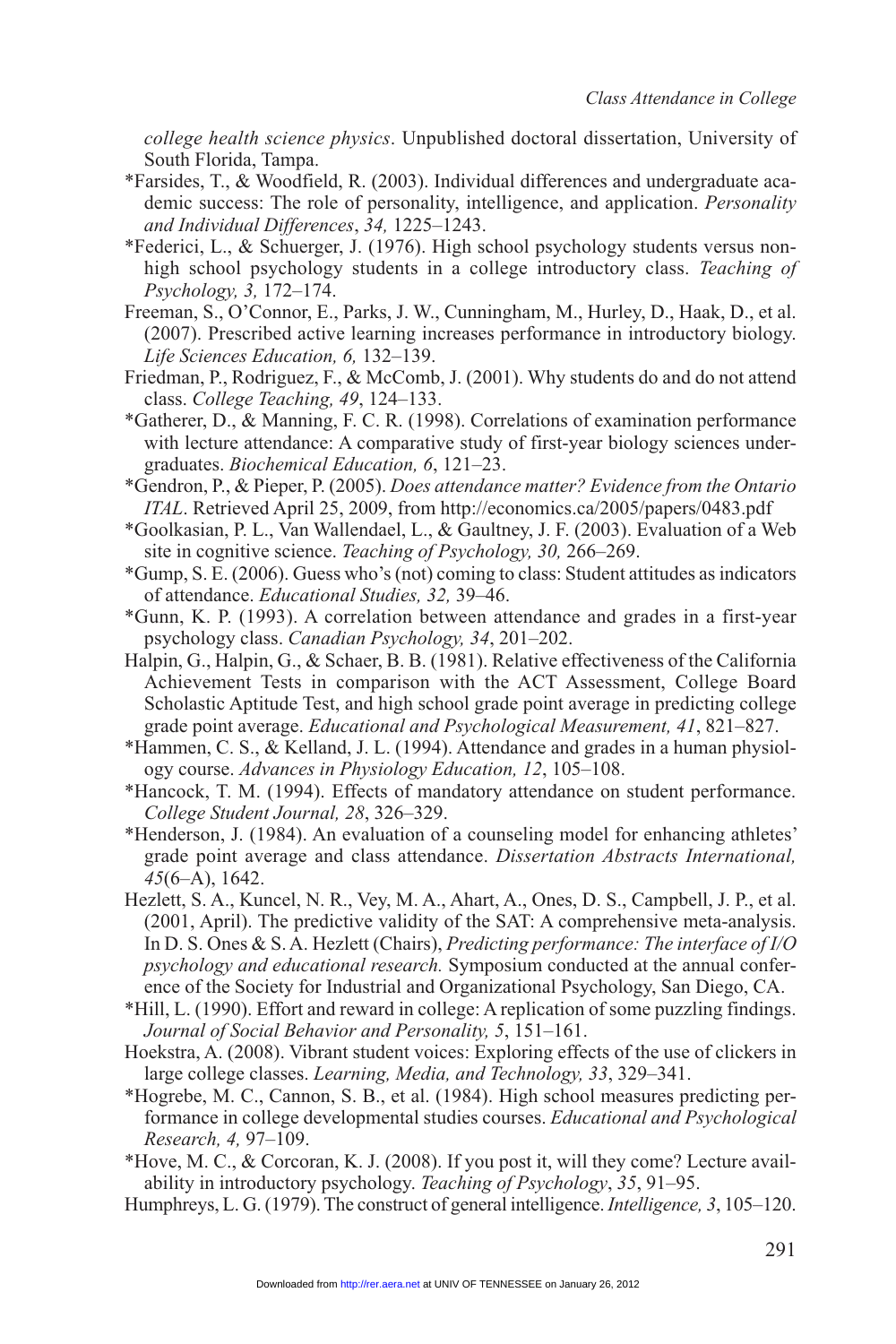- Hunter, J. E., & Schmidt, F. L. (2004). *Methods of meta-analysis: Correcting error and bias in research findings* (2nd ed.). Thousand Oaks, CA: Sage.
- \*Hyde, R.–M., & Flournoy, D. J. (1986). A case against mandatory lecture attendance. *Journal of Medical Education, 61,* 175–176.
- \*Immerman, A. (1982). The relationship between attendance and performance in a remedial mathematics program with American Indian adults. (ERIC Document Reproduction Service No. ED216811)
- Jenne, F. H. (1973). Attendance and student proficiency change in a health science class. *Journal of School Health, 43*, 135–126.
- \*Jones, C. H. (1984). Interaction of absences and grades in a college course. *Journal of Psychology: Interdisciplinary and Applied, 116*, 133–136.
- \*Jones, L. (1931). Class attendance and college marks. *School and Society, 33,*  444–446.
- Kanfer, R., & Ackerman, P. L. (1989). Motivation and cognitive abilities: An integrative aptitude-treatment interaction approach to skill acquisition. *Journal of Applied Psychology, 74*, 657–690.
- \*King, A. R., & Bailly, M. D. (2002). MMPI-2 predictors of academic performance. *Journal of Psychoeducational Assessment, 20,* 258–267.
- \*Kooker, E. W. (1976). Changes in grade distributions associated with changes in class attendance policies. *Psychology: A Journal of Human Behavior, 13*, 56–57.
- \*Kowalewski, D., Holstein, E., & Schneider, V. (1989). The validity of selected correlates of unexcused absences in a four-year private college. *Educational and Psychological Measurement, 49,* 985–991.
- \*Launius, M. H. (1997). College student attendance: Attitudes and academic performance. *College Student Journal, 31*, 86–92.
- Lazarus, R. S., & Folkman, S. (1984). *Stress, appraisal, and coping*. New York: Springer.
- \*Li, M. (2009). Unpublished raw data. [Relationship between attendance and grades].
- Lievens, F., Coetsier, P., De Fruyt, F., & De Maeseneer, J. (2002). Medical students' personality characteristics and academic performance: A five-factor model perspective*. Medical Education, 36*, 1050–1056.
- Marburger, D. R. (2001). Absenteeism and undergraduate exam performance. *Journal of Economic Education, 32*, 99–110.
- Markham, T., Jones, S. J., Hughes, I., & Sutcliff, M. (1998). Survey of methods of teaching and learning in undergraduate pharmacology within UK higher education. *Trends in Pharmacological Sciences, 19*, 257–262.
- \*Marks, A., McRae, M. T., & Henry, N. (2001, June). *Academic identification: Gender, ethnicity, and multidimensionality*. Poster presented at the American Psychological Society convention, Toronto.
- Mayer, R. E., Stull, A., DeLeeuw, K., Almeroth, K., Bimber, B., Chun, D., et al. (2009). Clickers in college classrooms: Fostering learning with questioning methods in large lecture classes. *Contemporary Educational Psychology, 34*, 51–57.
- \*Moore, R. (2003). Attendance and performance: How important is it for students to attend class? *Journal of College Science Teaching, 32,* 367–371.
- \*Moore, R. (2006). The importance of admissions scores and attendance to first-year performance. *Journal of the First-Year Experience and Students in Transition, 18*, 105–125.
- \*Moore, R., Jensen, M., Hatch, J., Duranczyk, I., Staats, S., & Koch, L. (2003). Showing up: The importance of class attendance for academic success in introductory science courses. *American Biology Teacher, 65*, 325–329.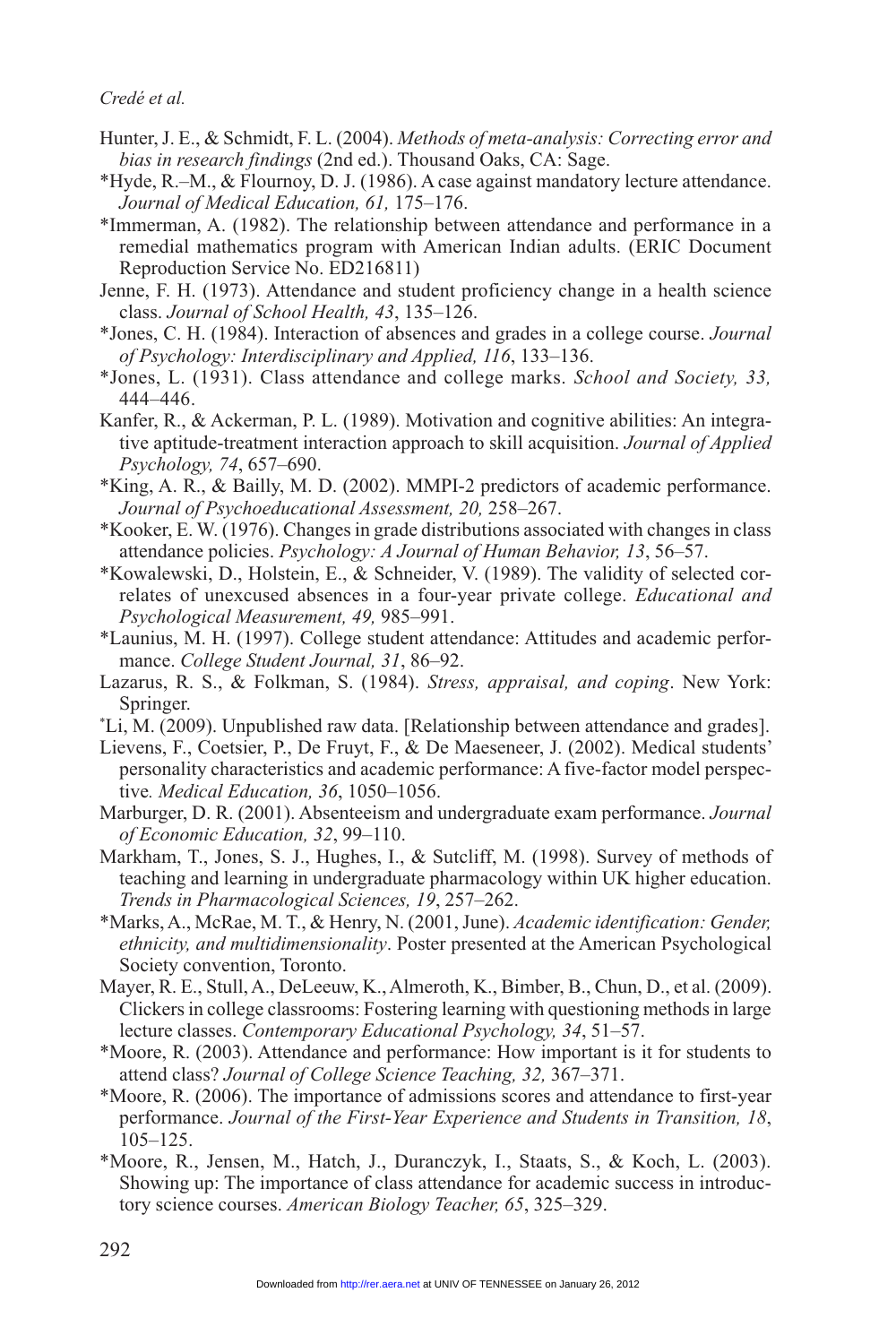- \*Nelson, M. J. (1937). An experiment with optional attendance. *School and Society*, *45*, 414–416.
- \*Newman-Ford, L., Fitzgibbon, K., Lloyd, S., & Thomas, S. (1999). A large-scale investigation into the relationship between attendance and attainment: A study using an innovative, electronic attendance monitoring system. *Studies in Higher Education, 33*, 699–717.
- \*Nist, S. L., Holschuh, J. L., & Sarman, S. J. (1995, April). *Making the grade in undergraduate biology courses: factors that distinguish high and low achievers*. Paper presented at the annual meeting of the American Educational Research Association, San Francisco.
- \*Oswald, F. L., Schmitt, N., Kim, B. H., Ramsay, L. J., & Gillespie, M. A. (2004). Developing a biodata measure and situational judgment inventory as predictors of college student performance. *Journal of Applied Psychology, 89*, 187–207.
- Peladeau, N., Forget, J., & Gagne, F. (2003). Effect of paced and unpaced practice on skill application and retention: How much is enough? *American Educational Research Journal, 40*, 769–801.
- \*Peters, M., Kethley, B., & Bullington, K. (2002). The relationship between homework and performance in an introductory operations management course. *Journal of Education for Business, 77*, 340–344.
- Poropat, A. E. (2009). A meta-analysis of the five-factor model of personality and academic performance. *Psychological Bulletin, 135*, 322–338.
- Reilly, R. R., & Warech, M. A. (1993). The validity and fairness of alternatives to cognitive tests. In L. C. Wing & B. R. Gifford (Eds.), *Policy issues in employment testing* (pp. 131–224). Boston: Kluwer.
- Robbins, S. B., Lauver, K., Le, H., Davis, D., Langley, R., & Carlstrom, A. (2004). Do psychosocial and study skill factors predict college outcomes? A meta-analysis. *Psychological Bulletin, 130*, 261–288.
- \*Roch, S. (2009). Unpublished raw data.
- \*Rochelle, C. F., & Dotterweich, D. (2007). Student success in business statistics. *Journal of Economics and Finance Education, 6*, 19–24.
- \*Romer, D. (1993). Do students go to class? Should they? *Journal of Economic Perspectives, 7*, 167–174.
- \*Rose, R. J., Hall, C. W., Bolen, L. M., & Webster, R. E. (1996). Locus of control and college students' approaches to learning. *Psychological Reports, 79,* 163–171.
- \*Sauers, D. A., McVay, G. J., & Deppa, B. D. (2005). Absenteeism and academic performance in an introduction to business course. *Academy of Educational Leadership Journal, 9,* 19–28.
- Scheines, R., Leinhardt, G., Smith, J., & Cho, K. (2005). Replacing lecture with Webbased course material. *Journal of Educational Computing Research, 32*, 1–26.
- Schmidt, F. L., & Le, H. (2004). *Software for the Hunter-Schmidt meta-analysis methods.* Iowa City: University of Iowa, Department of Management & Organizations.
- \*Schuman, H., Walsh, E., Olson, C., & Etheridge, B. (1985). Effort and reward: The assumption that college grades are affected by quantity of study. *Social Forces, 63,* 945–966.
- \*Shimoff, E., & Catania, A. C. (2001). Effects of recording attendance on grades in introductory psychology. *Teaching of Psychology, 28*, 192–195.
- \*Silvestri, L. (2003). The effects of attendance on undergraduate methods course grades. *Education, 123*, 483–486.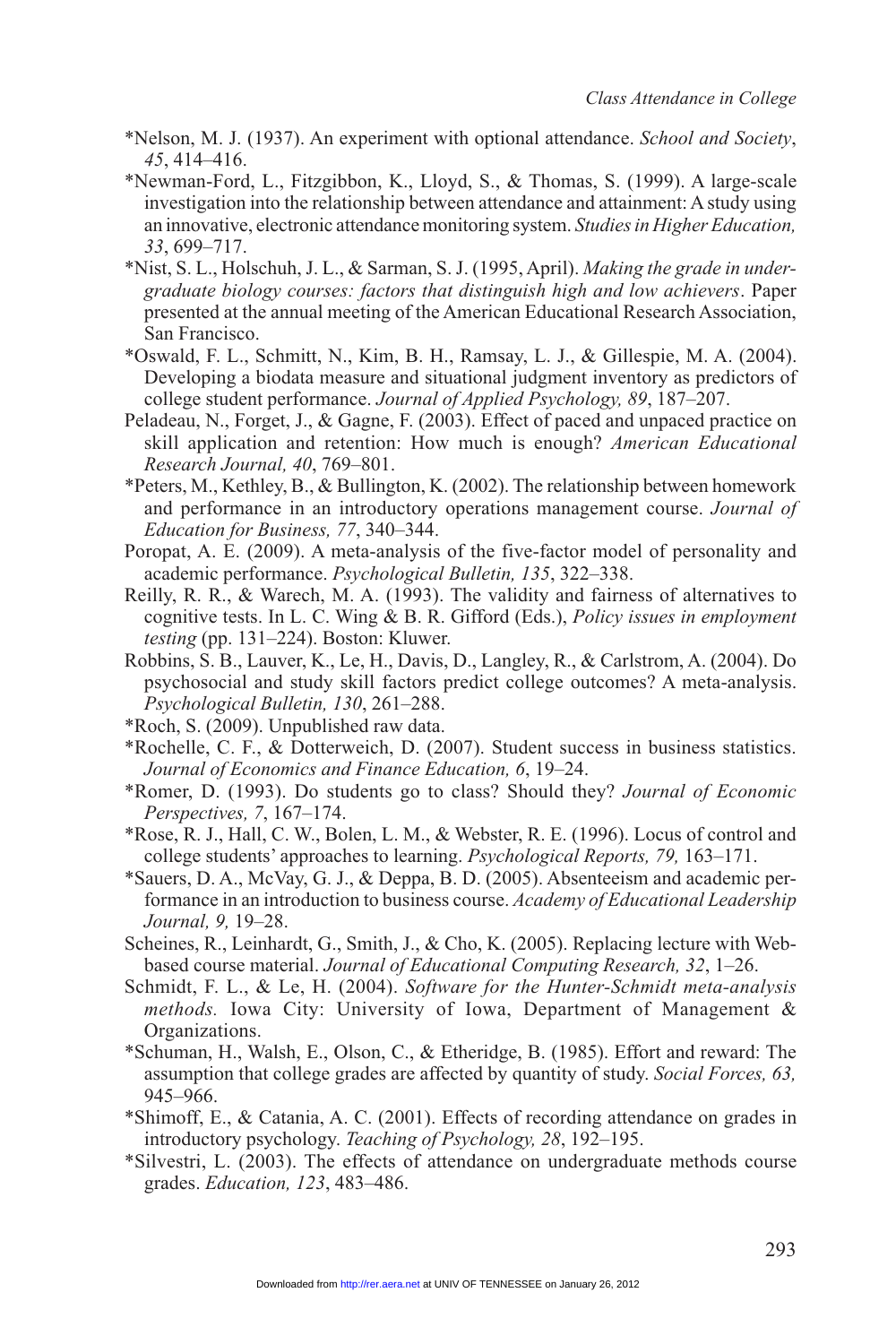#### *Credé et al.*

- \*Skidmore, G. D. (1979). An examination of the impact of counseling on attendance, attrition, grade point averages and locus of control scores of students in developmental studies. *Dissertation Abstracts International, 40*(3–A), 1230–1231.
- \*Slem, C. M. (1983, April). *Relationship between classroom absenteeism and stress risk/buffer factors, depressogenic attributional style, depression and classroom academic performance*. Paper presented at the annual meeting of the Western Psychological Association, San Francisco.
- Snell, J., & Mekies, S. (1995). Student attendance and academic achievement: A research note. *Journal of Instructional Psychology, 22*, 126–130.
- St. Clair, K. L. (1999). A case against compulsory class attendance policies in higher education. *Innovative Higher Education, 23*, 171–180.
- \*Stanca, L. (2004). The effects of attendance on academic performance: Panel data evidence for introductory microeconomics. *Journal of Economic Education, 37,* 251–266.
- Stephenson, K. (1994). Correspondence. *Journal of Economic Perspectives, 8*, 207–208.
- \*Street, D. R. (1975). Noncompulsory attendance: Can state supported universities afford this luxury? *Journal of College Student Personnel, 16*, 124–127.
- Stricker, L. J., Rock, D. A., Burton, N. W., Muraki, E., & Jirele, T. J. (1994). Adjusting college grade point average criteria for variations in grading standards: A comparison of methods. *Journal of Applied Psychology, 79*, 178–183.
- \*Tiruneh, G. (2007). Does attendance enhance political science grades? *Journal of Political Science Education, 3*, 265–276.
- \*Trice, A. D. (1987). Academic locus of control and required and optional class attendance. *Perceptual and Motor Skills, 64*, 1158.
- \*Trice, A. D., & Hackburt, L. (1989). Academic locus of control, Type A behavior, and college absenteeism. *Psychological Reports, 65,* 337–338.
- \*Trice, A. D., Holland, S. A., & Gagne, P. E. (2000). Voluntary class absences and other behaviors in college students: An exploratory analysis. *Psychological Reports, 87,* 179–182.
- \*Turner, F. H. (1927). A study in the relation of class attendance to scholastic attainment. *School and Society*, *26*, 22–24.
- \*Urban-Lurain, M., & Weinshank, D. J. (2000, April). *Attendance and outcomes in a large, collaborative learning, performance assessment course*. Paper presented at the annual meeting of the American Educational Research Association, New Orleans, LA. Retrieved April 25, 2009, from http://www.cse.msu.edu/rgroups/cse101/ AERA2000/attendance.htm
- \*Van Blerkom, M. L. (1992). Class attendance in undergraduate courses. *Journal of Psychology: Interdisciplinary and Applied, 126,* 487–494.
- \*Van Blerkom, M. L. (1996, August). *Academic perseverance, class attendance, and performance in the college classroom*. Paper presented at the annual meeting of the American Psychological Association, Toronto.
- \*Vidler, D. C. (1980). Curiosity, academic performance, and class attendance. *Psychological Reports, 47*, 589–590.
- \*Webb, T. L., Christian, J., & Armitage, C. J. (2007). Helping students turn up for class: Does personality moderate the effectiveness of an implementation intention intervention? *Learning and Individual Differences, 17,* 316–327.
- \*Wiley, C. (1992). Predicting business course grades from class attendance and other objective student characteristics. *College Student Journal, 26*, 497–501.
- Woodfield, R., Jessop, D., & McMillan, L. (2006). Gender differences in undergraduate attendance rates. *Studies in Higher Education, 31*, 1–22.